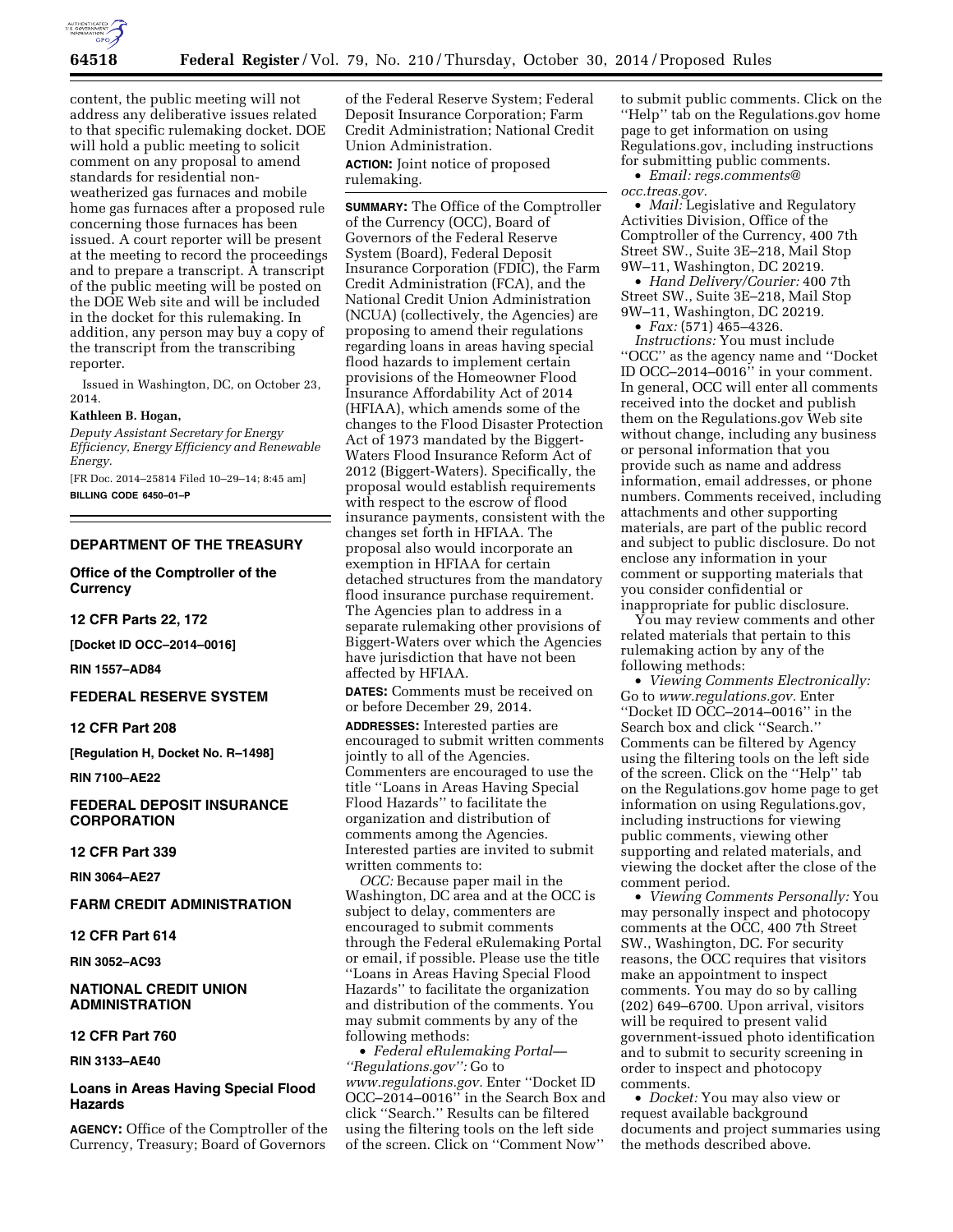*Board:* You may submit comments, identified by Docket No. R–1498 or RIN 7100–AE22, by any of the following methods:

• *Agency Web site: [http://](http://www.federalreserve.gov) [www.federalreserve.gov.](http://www.federalreserve.gov)* Follow the instructions for submitting comments at *[http://www.federalreserve.gov/](http://www.federalreserve.gov/generalinfo/foia/ProposedRegs.cfm) [generalinfo/foia/ProposedRegs.cfm.](http://www.federalreserve.gov/generalinfo/foia/ProposedRegs.cfm)* 

• *Federal eRulemaking Portal: [http://](http://www.regulations.gov)  [www.regulations.gov.](http://www.regulations.gov)* Follow the instructions for submitting comments.

• *Email: [regs.comments@](mailto:regs.comments@federalreserve.gov) [federalreserve.gov.](mailto:regs.comments@federalreserve.gov)* Include the docket number in the subject line of the message.

• *Fax:* (202) 452–3819 or (202) 452– 3102.

• *Mail:* Address to Robert deV. Frierson, Secretary, Board of Governors of the Federal Reserve System, 20th Street and Constitution Avenue NW., Washington, DC 20551. All public comments will be made available on the Board's Web site at *[http://www.federalreserve.gov/](http://www.federalreserve.gov/generalinfo/foia/ProposedRegs.cfm) [generalinfo/foia/ProposedRegs.cfm](http://www.federalreserve.gov/generalinfo/foia/ProposedRegs.cfm)* as submitted, unless modified for technical reasons. Accordingly, comments will not be edited to remove any identifying or contact information. Public comments may also be viewed electronically or in paper in Room MP– 500 of the Board's Martin Building (20th and C Streets NW.) between 9:00 a.m. and 5:00 p.m. on weekdays.

*FDIC:* You may submit comments by any of the following methods:

• *Federal eRulemaking Portal: [http://](http://www.regulations.gov)  [www.regulations.gov.](http://www.regulations.gov)* Follow the instructions for submitting comments.

• *Agency Web site: [http://](http://www.fdic.gov/regulations/laws/federal/)*

*[www.fdic.gov/regulations/laws/federal/.](http://www.fdic.gov/regulations/laws/federal/)*  • *Mail:* Robert E. Feldman, Executive Secretary, Attention: Comments/Legal ESS, Federal Deposit Insurance Corporation, 550 17th Street NW., Washington, DC 20429.

• *Hand Delivered/Courier:* The guard station at the rear of the 550 17th Street Building (located on F Street), on business days between 7:00 a.m. and 5:00 p.m.

• *Email: [comments@FDIC.gov.](mailto:comments@FDIC.gov)* 

Comments submitted must include ''FDIC'' and ''Loans in Areas Having Special Flood Hazards.'' Comments received will be posted without change to *[http://www.fdic.gov/regulations/laws/](http://www.fdic.gov/regulations/laws/federal/)  [federal/,](http://www.fdic.gov/regulations/laws/federal/)* including any personal information provided.

*FCA:* We offer a variety of methods for you to submit your comments. For accuracy and efficiency reasons, commenters are encouraged to submit comments by email or through the FCA's Web site. As facsimiles (fax) are difficult for us to process and achieve compliance with section 508 of the

Rehabilitation Act, we are no longer accepting comments submitted by fax. Regardless of the method you use, please do not submit your comments multiple times via different methods. You may submit comments by any of the following methods:

• *Email:* Send us an email at *[reg](mailto:reg-comm@fca.gov)[comm@fca.gov.](mailto:reg-comm@fca.gov)* 

• *Agency Web site: [http://](http://www.fca.gov) [www.fca.gov.](http://www.fca.gov)* Select ''Law & Regulations,'' then ''FCA Regulations,'' then ''Public Comments,'' and follow the directions for ''Submitting a Comment.''

• *Federal eRulemaking Portal: [http://](http://www.regulations.gov)  [www.regulations.gov.](http://www.regulations.gov)* Follow the instructions for submitting comments.

• *Mail:* Barry F. Mardock, Deputy Director, Office of Regulatory Policy, Farm Credit Administration, 1501 Farm Credit Drive, McLean, VA 22102–5090. You may review copies of all comments we receive at our office in McLean, Virginia or on our Web site at *[http://](http://www.fca.gov) [www.fca.gov.](http://www.fca.gov)* Once you are in the Web site, Select ''Law & Regulations,'' then ''FCA Regulations,'' then ''Public Comments,'' and follow the directions for ''Reading Submitted Public Comments.'' We will show your comments as submitted, including any supporting data provided, but for technical reasons we may omit items such as logos and special characters. Identifying information that you provide, such as phone numbers and addresses, will be publicly available. However, we will attempt to remove email addresses to help reduce Internet spam.

*NCUA:* You may submit comments, identified by RIN 3133–AE40 by any of the following methods (Please send comments by one method only):

• *Federal eRulemaking Portal: [http://](http://www.regulations.gov)  [www.regulations.gov.](http://www.regulations.gov)* Follow the instructions for submitting comments.

• *Agency Web site: [http://](http://www.ncua.gov/Legal/Regs/Pages/PropRegs.aspx) [www.ncua.gov/Legal/Regs/Pages/](http://www.ncua.gov/Legal/Regs/Pages/PropRegs.aspx) [PropRegs.aspx.](http://www.ncua.gov/Legal/Regs/Pages/PropRegs.aspx)* Follow the instructions for submitting comments.

• *Email:* Address to *[regcomments@](mailto:regcomments@ncua.gov) [ncua.gov.](mailto:regcomments@ncua.gov)* Include [Your name] Comments on ''Loans in Areas Having Special Flood Hazards'' in the email subject line.

• *Fax:* (703) 518–6319. Use the subject line described above for email.

• *Mail:* Address to Gerard Poliquin, Secretary of the Board, National Credit Union Administration, 1775 Duke Street, Alexandria, Virginia 22314– 3428.

• *Hand Delivery/Courier:* Same as mail address.

You can view all public comments on NCUA's Web site at *[http://](http://www.ncua.gov/Legal/Regs/Pages/PropRegs.aspx) [www.ncua.gov/Legal/Regs/Pages/](http://www.ncua.gov/Legal/Regs/Pages/PropRegs.aspx)*

*[PropRegs.aspx](http://www.ncua.gov/Legal/Regs/Pages/PropRegs.aspx)* as submitted, except for those we cannot post for technical reasons. NCUA will not edit or remove any identifying or contact information from the public comments submitted. You may inspect paper copies of comments in NCUA's law library at 1775 Duke Street, Alexandria, Virginia 22314, by appointment weekdays between 9:00 a.m. and 3:00 p.m. To make an appointment, call (703) 518– 6546 or send an email to *[OGCMail@](mailto:OGCMail@ncua.gov) [ncua.gov.](mailto:OGCMail@ncua.gov)* 

# **FOR FURTHER INFORMATION CONTACT:**

*OCC:* Rhonda L. Daniels, Compliance Specialist, Compliance Policy Division, (202) 649–5405; Margaret C. Hesse, Senior Counsel, Community and Consumer Law Division, (202) 649– 6350; or Heidi M. Thomas, Special Counsel, Legislative and Regulatory Activities Division, (202) 649–5490, for persons who are deaf or hard of hearing, TTY, (202) 649–5597, Office of the Chief Counsel.

*Board:* Lanette Meister, Senior Supervisory Consumer Financial Services Analyst (202) 452–2705; Vivian W. Wong, Counsel (202) 452–3667, Division of Consumer and Community Affairs; or Daniel Ericson, Counsel (202) 452–3359, Legal Division; for users of Telecommunications Device for the Deaf (TDD) only, contact (202) 263–4869.

*FDIC:* Navid Choudhury, Counsel, Consumer Compliance Section, (202) 898–6526, Legal Division; or John Jackwood, Senior Policy Analyst, (202) 898–3991, Division of Depositor and Consumer Protection.

*FCA:* Paul K. Gibbs, Senior Accountant, Office of Regulatory Policy (703) 883–4203, TTY (703) 883–4056; or Mary Alice Donner, Senior Counsel, Office of General Counsel (703) 883– 4020, TTY (703) 883–4056.

*NCUA:* Frank Kressman, Associate General Counsel, Office of General Counsel, (703) 518–6540.

## **SUPPLEMENTARY INFORMATION:**

#### **I. Background**

#### *A. Introduction*

In October 2013, the Agencies jointly issued a proposal to implement certain provisions of the Biggert-Waters Flood Insurance Reform Act of 2012 1 (Biggert-Waters) over which the Agencies have jurisdiction (the October 2013 Proposed Rule).2 Specifically, the October 2013 Proposed Rule would have required regulated lending institutions 3 to

<sup>1</sup>Public Law 112–141, 126 Stat. 916 (2012). 2 78 FR 65108 (Oct. 30, 2013).

<sup>3</sup>The National Flood Insurance Reform Act of 1994 defines ''regulated lending institution'' to Continued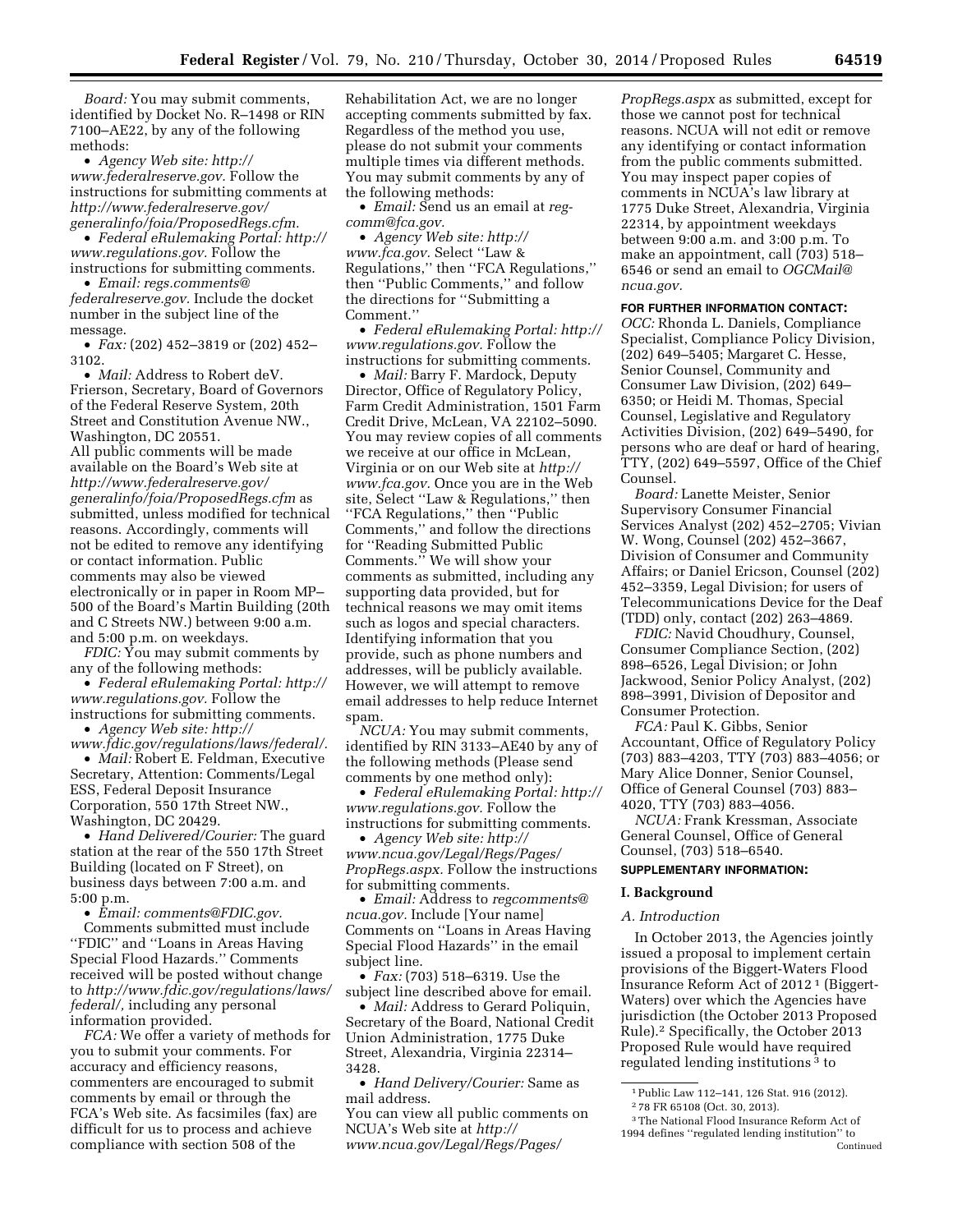escrow flood insurance premiums and fees on residential improved real estate, unless the regulated lending institution meets the statutory small institution exception. The October 2013 Proposed Rule also would have required regulated lending institutions to accept private flood insurance coverage, as defined in Biggert-Waters, to satisfy the mandatory flood insurance purchase requirement. The October 2013 Proposed Rule also contained provisions to implement the Biggert-Waters changes related to forceplaced flood insurance.

On March 21, 2014, the President signed into law the Homeowner Flood Insurance Affordability Act of 2014 4 (HFIAA), which amends some of the changes made by Biggert-Waters to the Flood Disaster Protection Act (FDPA).5 Among these changes are amendments relating to the escrow requirement. HFIAA also includes a new exclusion from the mandatory flood insurance purchase requirement for certain detached structures. The Agencies are issuing this proposal to implement the escrow provisions and incorporate the detached structures provision. The Agencies are requesting comments on these proposed amendments. In connection with the issuance of this proposal, the Agencies have coordinated and consulted with the Federal Financial Institutions Examination Council (FFIEC), as is required by certain provisions of the flood insurance statutes.6 Because HFIAA leaves untouched the provisions in Biggert-Waters related to private flood insurance and force-placed flood insurance, this proposal does not address those provisions.

As the Agencies stated in the October 2013 Proposed Rule with respect to Biggert-Waters, this proposal would implement only certain provisions of HFIAA over which the Agencies have jurisdiction. Accordingly, the Agencies encourage lenders to consult Biggert-Waters and HFIAA for further information about revisions to the flood insurance statutes that will not be implemented through the Agencies' rulemakings.

# *B. Flood Insurance Statutes*

The National Flood Insurance Act of 1968 (1968 Act) 7 and the FDPA govern the National Flood Insurance Program (NFIP).8 The 1968 Act made Federally subsidized flood insurance available to owners of improved real estate or mobile homes located in special flood hazard areas if the community where the improved real estate or mobile home is located participates in the NFIP. A special flood hazard area (SFHA) is an area within a floodplain having a one percent or greater chance of flood occurrence in any given year.<sup>9</sup> SFHAs are delineated on maps issued by FEMA for individual communities.10 A community establishes its eligibility to participate in the NFIP by adopting and enforcing floodplain management measures that regulate new construction and by making substantial improvements within its SFHAs to eliminate or minimize future flood damage.<sup>11</sup>

Until the adoption of the FDPA in 1973, the purchase of flood insurance was voluntary. The FDPA made the purchase of flood insurance mandatory in connection with loans made by regulated lending institutions when the loans are secured by improved real estate or mobile homes located in a SFHA in a participating community. The FDPA directed the OCC, Board, FDIC, NCUA, and the former Office of Thrift Supervision (OTS) 12 to issue regulations governing the lending institutions that they supervised. The regulations also require lenders to notify borrowers that the secured property is located in a SFHA and whether Federal disaster assistance is available with respect to the property in the event of a flood.

Title V of the Riegle Community Development and Regulatory Improvement Act of 1994, also known as the National Flood Insurance Reform Act of 1994 (Reform Act), comprehensively amended the Federal

12Title III of the Dodd-Frank Wall Street Reform and Consumer Protection Act, Public Law 111–203, 124 Stat. 1376 (2010), (Dodd-Frank Act), transferred the powers, duties, and functions formerly performed by the OTS to the FDIC, as to State savings associations, the OCC, as to Federal savings associations, and the Board as to savings and loan holding companies. The transfer took effect on July 21, 2011, and the OTS was abolished 90 days after that date.

flood insurance statutes.<sup>13</sup> The Reform Act established new requirements for Federally regulated lending institutions, such as the escrow for flood insurance premiums under certain conditions and mandatory force-placed flood insurance coverage. The Reform Act was intended to increase compliance with the mandatory flood insurance purchase requirements and participation in the NFIP to provide additional income to the National Flood Insurance Fund and to decrease the financial burden of flooding on the Federal government, taxpayers, and flood victims. In addition, the Reform Act broadened the mandatory flood insurance purchase requirement to include lenders regulated by the FCA.

The Reform Act required the Agencies to revise their flood insurance regulations and required the FCA to promulgate flood insurance regulations for the first time. The Agencies fulfilled these requirements by issuing a joint final rule in August 1996.14

# *C. The Biggert-Waters and HFIAA Amendments*

Among other changes,15 Biggert-Waters significantly amended the NFIP requirements over which the Agencies have jurisdiction. Specifically, Biggert-Waters: (i) Increased the maximum civil money penalty (CMP) that the Agencies may impose per violation when there is a pattern or practice of flood violations and eliminated the limit on the total amount of penalties that the Agencies may assess against a regulated lending

15The Agencies note, for example, that section 100222 of Biggert-Waters mandates a revision to the Special Information Booklet required under section 5 of the Real Estate Settlement Procedures Act of 1974 (RESPA) (12 U.S.C. 2604(b)) to include a notice to the borrower of the availability of flood insurance under the NFIP or from a private insurance company, whether or not the real estate is located in an area having special flood hazards. The requirement to revise the Special Information Booklet is the responsibility of the Bureau of Consumer Financial Protection (CFPB) under RESPA. In addition, section 100204 of the Act directs the Administrator of FEMA to make flood insurance available to cover residential properties of five or more residences. The maximum coverage made available to such residential properties is now equal to the coverage made available to commercial properties. Policies for such properties have been made available by FEMA as of June 1, 2014. *See*  ''Interagency Statement on Increased Maximum Flood Insurance Coverage for Other Residential Buildings,'' May 30, 2014 (Board: CA 14–3; OCC: Bulletin 2014–26; FDIC: FIL 28–2014, FCA: Informational Memorandum, May 30, 2014; NCUA: *[http://www.ncua.gov/Legal/Documents/](http://www.ncua.gov/Legal/Documents/InteragencyIncreasedCoverageGuidance.pdf) [InteragencyIncreasedCoverageGuidance.pdf](http://www.ncua.gov/Legal/Documents/InteragencyIncreasedCoverageGuidance.pdf)*).

mean any bank, savings and loan association, credit union, farm credit bank, Federal land bank association, production credit association, or similar institution subject to the supervision of a Federal entity for lending regulation. 42 U.S.C. 4003(a)(1).

<sup>4</sup>Public Law 113–89; 128 Stat. 1020 (2014).

<sup>5</sup>Public Law 93–234, 87 Stat. 975 (1973).

<sup>6</sup>*See* 42 U.S.C. 4012a(b)(1). The heads of four of the five Agencies (OCC, Board, FDIC, and NCUA) are members of the FFIEC.

<sup>7</sup>Public Law 90–448, 82 Stat. 572 (1968). 8These statutes are codified at 42 U.S.C. 4001– 4129. The Federal Emergency Management Agency (FEMA) administers the NFIP; its regulations implementing the NFIP appear at 44 CFR parts 59– 77.

<sup>9</sup> 44 CFR 59.1.

<sup>10</sup> 44 CFR part 65.

<sup>11</sup> 44 CFR part 60.

<sup>13</sup>Public Law 103–325, 108 Stat. 2255 (1994) (codified as amended at 42 U.S.C. 4001 *et seq.*  (1994)).

<sup>14</sup> 61 FR 45684 (Aug. 29, 1996).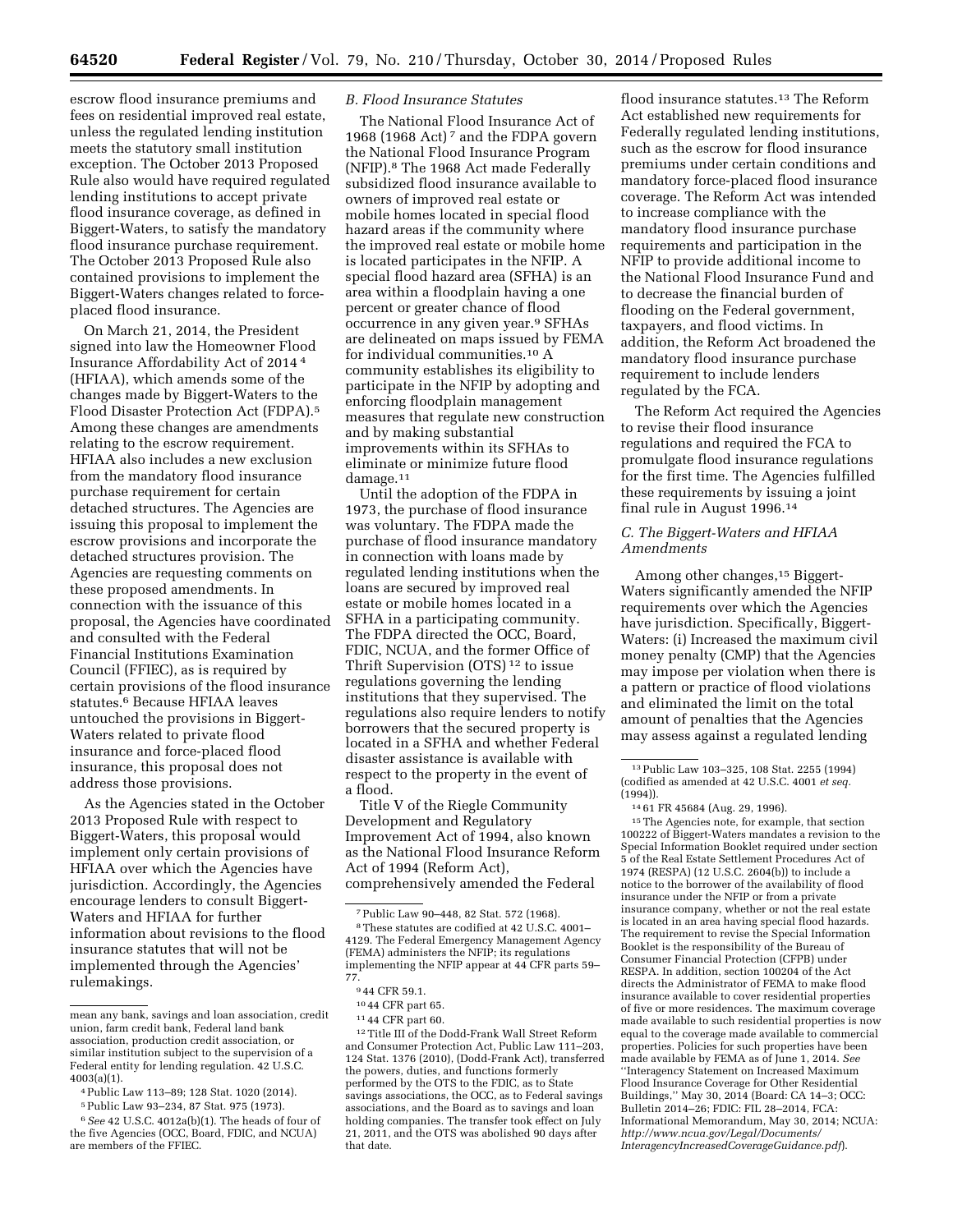institution during any calendar year; 16 (ii) required the Agencies to issue a rule to direct regulated lending institutions to escrow premiums and fees for flood insurance on residential improved real estate, unless the regulated lending institution meets the statutory small institution exception; 17 (iii) required the Agencies to issue a rule to direct regulated lending institutions to accept private flood insurance, as defined by Biggert-Waters, and to notify borrowers of the availability of private flood insurance; 18 and (iv) amended the force-placed insurance requirement to clarify that regulated lending institutions may charge a borrower for the cost of premiums and fees incurred for coverage beginning on the date on which the flood insurance coverage lapsed or did not provide sufficient coverage and to prescribe the procedures for terminating force-placed insurance.19

HFIAA further amends the changes set forth in Biggert-Waters. Among these changes are amendments that tie the escrow requirement to the origination, refinance, increase, extension, or renewal of a loan on or after January 1, 2016 and provide additional exceptions to the escrow requirement.20 HFIAA also mandates that regulated lending institutions provide an option to borrowers to escrow flood insurance premiums and fees for loans that are outstanding as of January 1, 2016. In addition, HFIAA provides a new exemption to the mandatory flood insurance purchase requirements for a structure that is part of a residential property but is detached from the primary residential structure and does not serve as a residence.21

18Section 100239 of Biggert-Waters, amending section 102(b) of the FDPA (42 U.S.C. 4012a(b)) and section 1364(a)(3)(C) of the 1968 Act (42 U.S.C. 4104a(a)(3)(C)).

19Section 100244 of the Act, amending section 102(e) of the FDPA (42 U.S.C. 4012a(e)).

20Section 25 of HFIAA, amending section 102(d) of the FDPA (42 U.S.C. 4012a(d)).

21Section 13 of HFIAA, amending section 102(c) of the FDPA (42 U.S.C. 4012a(c)). The Agencies note that Section 13 of HFIAA also amends section 5(b) of RESPA (12 U.S.C. 2604(b)) to require language related to detached structures be included in the required Special Information Booklet. The requirement to revise the Special Information Booklet under RESPA falls under the jurisdiction of the CFPB.

As previously discussed in guidance issued by the Agencies,<sup>22</sup> the CMP provisions 23 and the force-placed insurance requirements in Biggert-Waters were effective upon enactment of Biggert-Waters. Similarly, the provision in HFIAA excluding certain detached structures from the mandatory flood insurance purchase requirement became effective upon the enactment of HFIAA. In contrast, Biggert-Waters and HFIAA require the Agencies to issue regulations implementing both the escrow and private flood insurance provisions. The compliance date for these provisions will be determined on the issuance of the final rule implementing them, consistent with the statute. The statute provides that the escrow provisions will apply to loans with a triggering event on or after January 1, 2016. The private flood insurance provisions, as well as regulations incorporating the forceplaced insurance requirement, will be included in a separate rulemaking.

#### **II. Summary of the Proposal**

The Agencies propose to revise their respective flood insurance regulations to incorporate HFIAA's provisions exempting certain detached structures on residential property from the mandatory flood insurance purchase requirement and to implement the statute's provisions requiring the escrow of flood insurance premiums and fees. In connection with the October 2013 Proposed Rule, the Agencies received numerous comment letters addressing the regulations proposed to implement the escrow provisions set forth in Biggert-Waters. To the extent that there were comments concerning the escrow provisions as proposed in the October 2013 Proposed Rule that have not been otherwise addressed by the amendments in HFIAA, the Agencies have considered such comments in this proposal.

The amendments proposed by this rulemaking are summarized below and more specifically described in IV. Section-by-Section Analysis of this **SUPPLEMENTARY INFORMATION**. Although the Agencies' proposals are substantively consistent, the format of

the regulatory text varies to conform to each Agency's current regulation. Furthermore, the OCC and the FDIC note that the proposed amendments to 12 CFR part 22 would apply to both national banks and Federal savings associations, and the proposed amendments to 12 CFR part 339 would apply to both State non-member banks and State savings associations. This is consistent with the October 2013 Proposed Rule, which proposed to integrate all of the OCC's and FDIC's respective bank and savings association flood insurance rules. This proposal also includes conforming amendments to the current OCC flood insurance rules for Federal savings associations, 12 CFR part 172, that are necessary until the integration included in the October 2013 Proposed Rule is finalized. The FDIC will integrate its flood insurance rules for state savings associations, 12 CFR part 391 subpart D, into part 339 prior to finalizing this proposed rule by means of a separate, individual agency rulemaking.

Consistent with HFIAA, the Agencies' proposal would include a new exemption to the general mandatory flood insurance requirement. Specifically, the proposed rule would provide that flood insurance is not required for any structure that is part of any residential property but is detached from the primary residential structure of such property and does not serve as a residence.

In addition, the Agencies' proposal generally would require regulated lending institutions, or servicers acting on their behalf, to escrow premiums and fees for flood insurance for any loans secured by residential improved real estate or a mobile home that is made, increased, extended, or renewed on or after January 1, 2016. The FDPA, as amended by Biggert-Waters, also provides that except as may be required under applicable State law, a regulated lending institution would not be required to escrow if it has total assets of less than \$1 billion and, as of the date of enactment of Biggert-Waters, July 6, 2012, was not required by Federal or State law to escrow taxes or insurance for the term of the loan and did not have a policy to require escrow of taxes and insurance. The Agencies are proposing to implement this exception with some clarifications. Furthermore, consistent with the Agencies' October 2013 Proposed Rule, the proposed rule would provide transition rules for regulated lending institutions that have a change in status and no longer qualify for this exception.

Moreover, the proposed rule would implement the following additional

<sup>16</sup>Section 100208 of Biggert-Waters, amending section 102(f)(5) of the FDPA (42 U.S.C. 4012a(f)(5)).

<sup>&</sup>lt;sup>17</sup> Section 100209 of Biggert-Waters, amending section 102(d) of the FDPA (42 U.S.C. 4012a(d)). Congress further amended section 42 U.S.C. 4012a(d) subsequent to the enactment of Biggert-Waters to clarify that the flood insurance escrow requirement applies only to loans secured by residential improved real estate. *See* Public Law 112–281, 125 Stat. 2485 (Jan. 14, 2013).

<sup>22</sup> ''Interagency Statement on the Impact of Biggert-Waters Act,'' March 29, 2013 (Board: CA 13–2; OCC: Bulletin 2013–10; FDIC: FIL 14–2013, FCA: Informational Memorandum, March 29, 2013; NCUA: 13–RA–03).

<sup>23</sup>Some of the Agencies have revised their regulations to incorporate these increased CMPs. *See* OCC: 77 FR 66529 (Nov. 11, 2012) and 77 FR 76354 (Dec. 28, 2012); Board: 77 FR 68680 (Nov. 16, 2012); FDIC: 77 FR 74573 (Dec. 17, 2012); and FCA: 78 FR 24336 (April 25, 2013). The NCUA is in the process of updating its rule to reflect this CMP change.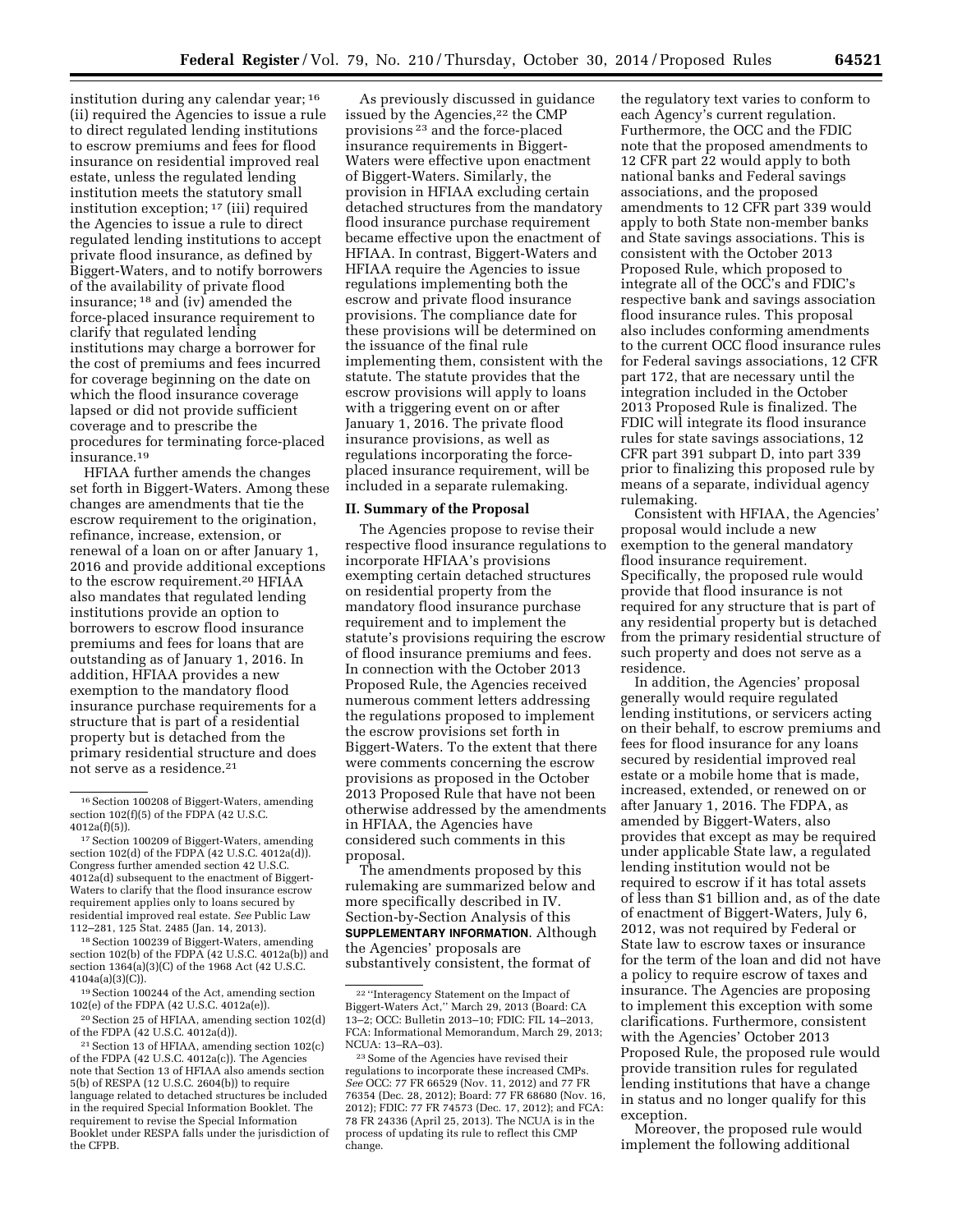exceptions from the escrow requirement, as amended by HFIAA: (i) Loans that are in a subordinate position to a senior lien secured by the same property for which flood insurance is being provided; (ii) loans secured by residential improved real estate or a mobile home that is part of a condominium, cooperative, or other project development, provided certain conditions are met; (iii) loans that are extensions of credit primarily for a business, commercial, or agricultural purpose; (iv) home equity lines of credit; (v) nonperforming loans; and (vi) loans with terms not longer than twelve months.

The proposal also would implement the requirement under HFIAA that regulated lending institutions offer and make available to a borrower the option to escrow flood insurance premiums and fees for loans that are outstanding as of January 1, 2016. The proposal would implement this provision generally as provided in the statute with additional clarifications to provide more specific guidance to regulated lending institutions in administering this requirement, including a proposal to mail or deliver information to borrowers about the option to escrow by March 31, 2016 and requiring lenders to implement the escrow as soon as reasonably practicable after receiving a borrower's request to escrow. The Agencies are using their authority to implement the escrow provision to propose that regulated lending institutions that no longer qualify for the small lender exception also be required to offer and make available to a borrower the option to escrow flood insurance premiums and fees for loans outstanding after they lose the exception.

The Agencies' proposal includes new and revised sample notice forms and clauses. Specifically, the proposal amends the current Sample Form of Notice of Special Flood Hazards and Availability of Federal Disaster Relief Assistance, set forth as Appendix A in the Agencies' respective regulations, to add language concerning the escrow requirement. The proposal also adds an additional sample clause, Sample Clause for Option to Escrow for Outstanding Loans, as Appendix B to assist institutions in complying with the proposal's requirement to inform borrowers of outstanding loans about their option to escrow flood insurance premiums and fees.

The Agencies note that the amendments made by section 25 of HFIAA to the FDPA regarding the escrow requirement will not supersede the current escrow provisions during

the period beginning on July 6, 2012 and ending on December 31, 2015. Therefore, as provided under section 25(b)(3) of HFIAA, the escrow requirements under section 102(d)(1) of the FDPA in effect on July 5, 2012, the day before Biggert-Waters was enacted, will continue to be enforced by the Agencies until December 31, 2015.24

#### **III. Legal Authority**

Section 102(b) of the FDPA (42 U.S.C. 4012a(b)), as amended, provides that the Agencies (after consultation and coordination with the FFIEC) shall by regulation direct regulated lending institutions not to make, increase, extend, or renew any loan secured by improved real estate or a mobile home located or to be located in an area that has been identified by the Administrator of FEMA as an area having special flood hazards and in which flood insurance has been made available under the NFIP, unless the building or mobile home and any personal property securing such loan is covered for the term of the loan by flood insurance. Thus, section 102(b) of the FDPA grants the Agencies rulemaking authority to implement this mandatory flood insurance purchase requirement as it pertains to regulated lending institutions.

Section 102(c) of the FDPA (42 U.S.C. 4012a(c)) sets forth specific exceptions to the mandatory flood insurance purchase requirement. The Agencies are authorized to implement these exceptions.

Finally, section 102(d) of the FDPA (42 U.S.C. 4012a(d)), as amended by section 25 of HFIAA, states that the Agencies (after consultation and coordination with the FFIEC) must by regulation require all premiums and fees for flood insurance under the 1968 Act for residential improved real estate or a mobile home be paid to the regulated lending institution or servicer for any loan secured by the improved real estate or mobile home with the same frequency as payments on the loan are made for the duration of the loan. The statute requires that such funds be deposited in an escrow account on behalf of the borrower and used to pay the flood insurance provider when premiums are due. Section 25(b) of HFIAA applies these requirements to loans that are originated, refinanced,

increased, extended, or renewed on or after January 1, 2016.

Section 102(d) of the FDPA, as amended by HFIAA, also authorizes the Agencies to implement the seven exceptions to this requirement that are set forth in the statute. Section 25(b) of HFIAA further states that the Agencies (after consultation and coordination with the FFIEC) shall by regulation direct that each regulated lending institution offer and make available to a borrower of an outstanding loan the option to have the borrower's payment of flood insurance premiums and fees escrowed.

## **IV. Section-by-Section Analysis**

#### l*.*l*Exemptions*

Section 13 of HFIAA, which amends section 102(c) of the FDPA (42 U.S.C. 4012a(c)), includes a new exemption to the mandatory flood insurance purchase requirement. Specifically, the statute provides that flood insurance is not required, in the case of any residential property, for any structure that is a part of such property but is detached from the primary residential structure and does not serve as a residence. The Agencies' proposed rule would incorporate this exemption as provided in the statute into the Agencies' regulations.

The exemption would address an area of concern for borrowers and lenders by excluding relatively low-value structures, for example, detached sheds and garages, from mandatory flood insurance coverage if they secure a designated loan. The Agencies understand, however, that some detached structures might be of relatively high value, such as a detached greenhouse. While the statute does not require flood insurance for such structures, as a matter of safety and soundness, lenders may nevertheless require flood insurance on these detached structures. Requiring flood insurance even when the statute does not mandate it may also be in the borrower's interest. The Agencies note that section 13(b) of HFIAA, which the CFPB is expected to implement, amends section 5(b) of RESPA to require a related disclosure to borrowers informing them that they may still wish to obtain, and mortgage lenders may still require borrowers to maintain, flood insurance even when it is not required by the FDPA.

The Agencies solicit comment on whether this section should be clarified. For instance, there may be some ambiguity as to when such structures serve as a ''residence,'' but may not meet certain State or local definitions of

<sup>24</sup>Each Agency's escrow provision provides that a regulated lending institution must escrow all premiums and fees for required flood insurance if the institution requires the escrow of taxes, insurance premiums, fees or other charges. *See* 12 CFR 22.5 and 172.5 (OCC); 12 CFR 208.25(e) (Board); 12 CFR 339.5 (FDIC); 12 CFR 614.4935 (FCA); and 12 CFR 760.5 (NCUA).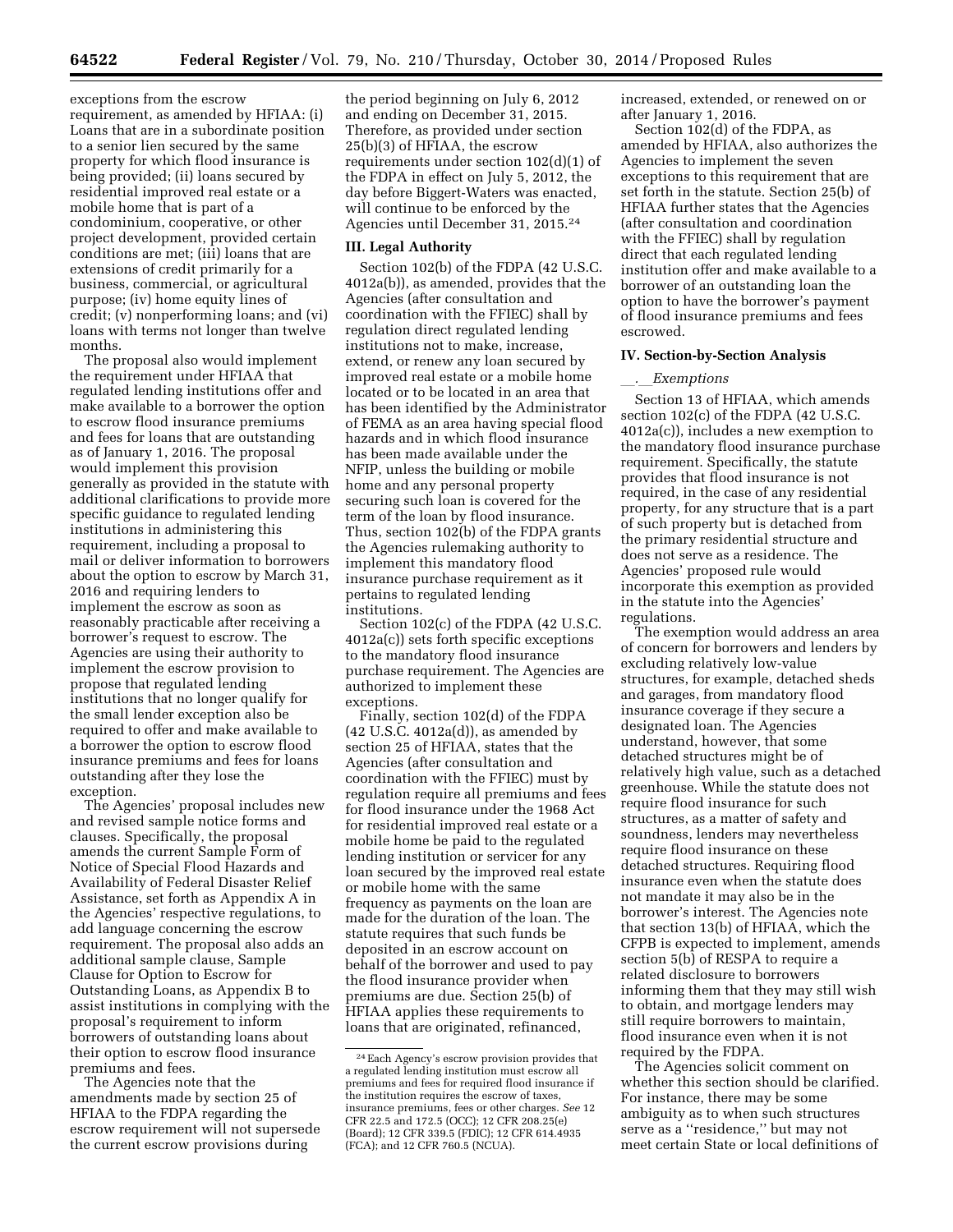''residence,'' or when a detached structure that was not initially a residence becomes a residence. Furthermore, the Agencies note that the statute applies the exemption to ''residential property.'' The Agencies specifically request comment on whether or how the Agencies should define ''residential property.'' For example, the term "residential" may refer not only to the type of property securing the loan, but also to the purpose of the loan. Thus, the Agencies could clarify that the exemption is only available if the detached structure does not secure a loan that is an extension of credit for a primarily business, commercial, or agricultural purpose.25

### l*.*l *Escrow requirement*

## In General

Pursuant to section 102(d) of the FDPA (42 U.S.C. 4012a(d)), as amended by section 25 of HFIAA,26 the Agencies are proposing to revise their regulations to require a regulated lending institution, or a servicer acting on behalf of a regulated lending institution, to escrow all premiums and fees for flood insurance required for loans secured by residential improved real estate or a mobile home unless the loan or the lending institution qualifies for one of the statutory exceptions.27 In addition,

26As discussed above, the Agencies note that section 25(b)(3) of HFIAA provides that these new escrow requirements will not supersede the current escrow provisions during the period beginning on July 6, 2012 and ending on December 31, 2015. Therefore, as provided under section 25(b)(3) of HFIAA, the escrow requirements under section 102(d)(1) of the FDPA in effect on July 5, 2012 will continue to be enforced by the Agencies until December 31, 2015.

27As the Agencies noted in the October 2013 Proposed Rule, the CFPB's mortgage servicing rule promulgated escrow requirements set forth in section 6 of RESPA, which were enacted in the Dodd-Frank Act. The CFPB's rule excludes flood insurance that is required under the FDPA from the new escrow requirements. 78 FR 10696, 10880 (Feb. 14, 2013). That is, the CFPB rule exempts from the definition of force-placed insurance, insurance required by the FDPA. *Ibid.* The CFPB's rule requires a servicer to advance funds to a borrower's escrow account and to disburse such funds in a timely manner to pay the premium charge on a borrower's hazard insurance (unless the servicer has a reasonable basis to believe that a borrower's hazard insurance has been canceled or not renewed for reasons other than nonpayment of premium charges). Thus, even if a borrower were delinquent by more than 31 days, a servicer would be required under the CFPB's rule to advance funds to continue the borrower's hazard insurance policy. In promulgating this rule, the CFPB relied on its authority under section 19(a) of RESPA to prescribe such rules and to make such interpretations as may

these premiums and fees must be payable with the same frequency as payments on the loan are made for the duration of the loan.

Consistent with section 25(b) of HFIAA, the proposed provision applies to any loan secured by residential improved real estate or a mobile home that is made, increased, extended, or renewed on or after January 1, 2016. The Agencies note that while section 25(b) of HFIAA applies the escrow requirement to loans ''originated, refinanced, increased, extended, or renewed,'' the Agencies are proposing regulatory language that applies the requirement to loans ''made, increased, extended, or renewed'' to be consistent with the way these triggering events are referenced elsewhere in the regulation.28 The Agencies have long understood the term ''made'' to encompass both a loan origination and a loan refinance.

Section 102(d) of the FDPA, as amended by section 25 of HFIAA, contains several exceptions to the general escrow requirement. These exceptions are in addition to a small lender exception for certain regulated lending institutions that have total assets of less than \$1 billion set forth in section 102(d) of the FDPA, as amended by section 100209 of Biggert-Waters, discussed below. One of these exceptions is for loans secured by residential improved real estate or a mobile home that is used as collateral for a business purpose. In implementing this exception, the Agencies are proposing that regulated lending institutions need not escrow flood insurance premiums and fees if they have determined that the loan is an extension of credit primarily for a business, commercial, or agricultural purpose. This is identical to language the Agencies initially proposed in the October 2013 Proposed Rule, which commenters to the October 2013 Proposed Rule supported. As discussed in the October 2013 Proposed Rule, the Agencies are proposing this language to be consistent with similar exceptions in the Real Estate Settlement Procedures Act of 1974 (RESPA) 29 and the Truth in Lending Act (TILA).30 Moreover, the Agencies believe the proposed language

further clarifies that the statutory language referring to business loans includes commercial loans and agricultural loans, which are a subset of business loans.

Section 102(d) of the FDPA, as amended by section 25 of HFIAA, also includes an exception for a loan in a junior or subordinate position to a senior lien secured by the same residential improved real estate or mobile home for which flood insurance is being provided at the time of the origination of the loan. The Agencies are proposing language in their regulations similar to the language in the statute for this exception, with some changes to improve readability and clarity. The Agencies note that this statutory exception and the proposed regulation are broader than a similar exception the Agencies proposed in the October 2013 Proposed Rule, which would have only provided an exception when the lender has determined that the borrower is currently paying premiums and fees into an escrow account that has been established by another lender.

Furthermore, under the amended statute, loans secured by residential improved real estate or a mobile home that is part of a condominium, cooperative, or other project development are also excepted from the escrow requirements provided the property is covered by a flood insurance policy that: (i) Meets the mandatory flood insurance purchase requirement; (ii) is provided by the condominium association, cooperative, homeowners association or other applicable group; and (iii) the premium for which is paid by the condominium association, cooperative, homeowners association, or other applicable group as a common expense. The Agencies are proposing to implement this exception substantially as stated in the statute. The Agencies note that the October 2013 Proposed Rule proposed a similar, though differently worded, exception.

It is the Agencies' understanding that this proposed exception would include instances when the property is covered, by, for example, an NFIP Residential Condominium Building Association Policy (RCBAP) that meets the mandatory flood insurance purchase requirement, including coverage for the proper amount. As the Agencies discussed in the October 2013 Proposed Rule, if the amount of the policy purchased by the condominium association, cooperative, homeowners association, or other applicable group is insufficient to meet the mandatory flood insurance purchase requirement, the borrower would be required to obtain a supplemental policy to cover the

<sup>25</sup> In the October 2013 Proposed Rule, the Agencies proposed a technical amendment in this section to change the reference to the head of FEMA from Director to Administrator, consistent with the change in Biggert-Waters. That issue will be addressed in the final rule that will be published by the Agencies.

be necessary to achieve the consumer protection purposes of RESPA. The Agencies note that the Federal flood statutes do not contain a provision similar to the provision relied upon by the CFPB to require a servicer to advance funds to a borrower's escrow account.

<sup>28</sup>*See, e.g.,* 12 CFR 22.3(a) (OCC); 12 CFR 208.25(c)(1) (Board); 12 CFR 339.3(a) (FDIC); 12 CFR 614.4930(a) (FCA); and 12 CFR 760.3(a) (NCUA).

<sup>29</sup>*See* 12 U.S.C. 2606(a).

<sup>30</sup>*See* 15 U.S.C. 1603(1).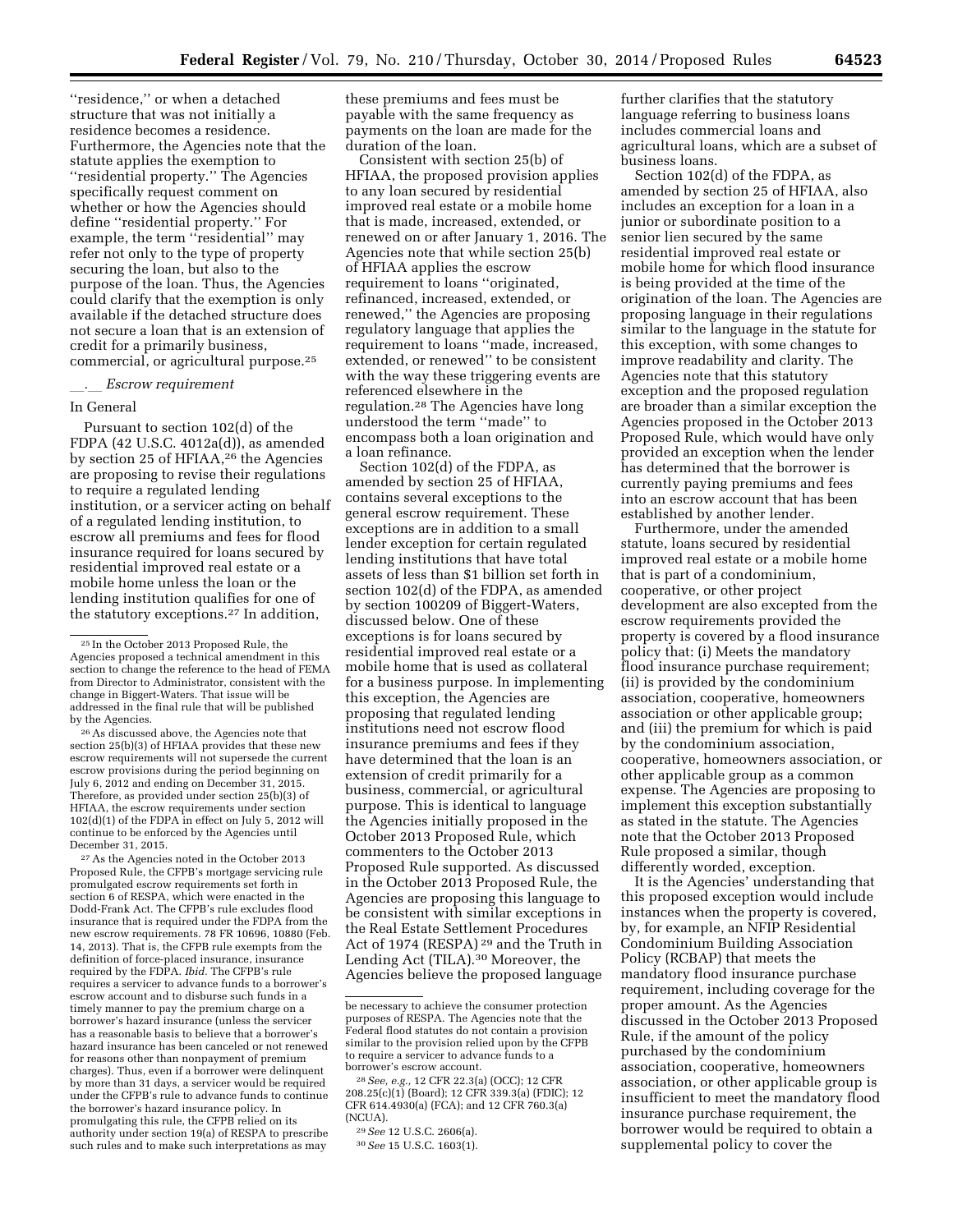deficiency. The Agencies would expect that the regulated lending institution escrow the premiums and fees for the supplemental policy unless the small lender exception applies. For example, if a condominium association purchases an RCBAP or a private flood insurance policy for less than the amount of insurance required by the mandatory purchase requirement under the FDPA, the borrower would need to obtain a dwelling policy for supplemental coverage. If the borrower is required to obtain a dwelling policy at the time the loan is made, increased, extended, or renewed, under the proposed rule, the regulated lending institution would be required to escrow the premiums and fees for such policy.

Section 102(d) of the FDPA, as amended by section 25 of HFIAA, includes an exception from the escrow requirement for home equity lines of credit, which was an exception requested by many commenters to the October 2013 Proposed Rule. The Agencies are including this exception in the proposed rule.

Another exception included in section 102(d) of the FDPA, as amended by section 25 of HFIAA, is for nonperforming loans. The Agencies are proposing to implement this exception with a clarification that the exception is available for a nonperforming loan that is 90 or more days past due. Although there does not appear to be a standard definition for what constitutes a ''nonperforming'' loan, it is the Agencies' understanding that lenders generally categorize loans that are 90 or more days past due as nonperforming. Consequently, the Agencies believe the proposed clarification is consistent with many lenders' current practices and will ensure that all regulated lending institutions use the same standard in determining when a loan is nonperforming for purposes of this provision. The Agencies solicit comment on whether the Agencies' proposed definition of ''nonperforming'' loan is appropriate.

Finally, under section 102(d) of the FDPA, as amended by section 25 of HFIAA, a regulated lending institution need not escrow flood insurance payments and fees for a loan that has a term of not longer than 12 months. Several commenters to the October 2013 Proposed Rule requested an exception for loans with short maturities. The Agencies are proposing this exception as provided in the statute.

As mentioned above, section 102(d) of the FDPA, as amended by Biggert-Waters, also contains a small lender exception from the escrow requirement for certain regulated lending institutions that have total assets of less than \$1 billion. The Agencies' proposal for this statutory exception is discussed further below.

#### Notice

In order to ensure that borrowers are informed about the requirement to escrow premiums and fees for mandatory flood insurance, the Agencies are proposing that regulated lending institutions provide borrowers with a written notice. This proposal is similar to the notice requirement proposed in the October 2013 Proposed Rule. As in the October 2013 Proposed Rule, the Agencies propose in this rulemaking to mandate that a regulated lending institution, or a servicer acting on its behalf, mail or deliver a written notice informing a borrower that it is required to escrow all premiums and fees for required flood insurance on residential improved real estate.

To minimize the burden to regulated lending institutions of providing this notice and to ensure that borrowers receive the notice at a time when they are considering the purchase of flood insurance, the proposal would require that a regulated lending institution, or a servicer acting on its behalf, provide a notice on the escrow requirement with, or in, a notice the lender is already required to provide: The Notice of Special Flood Hazards and Availability of Federal Disaster Relief Assistance. The Agencies' current rules provide a sample form of this notice as Appendix A. Because the HFIAA amendments tie the escrow requirement to a triggering event (*i.e.,* when a loan is made, increased, extended, or renewed), borrowers already will be receiving the Notice of Special Flood Hazards and Availability of Federal Disaster Relief Assistance, which is mandated by the Agencies' regulations, at the same time that the escrow of flood insurance premiums and fees will be required.

As in the October 2013 Proposed Rule, the Agencies are proposing model language for the escrow notice, as discussed in more detail in the **SUPPLEMENTARY INFORMATION** accompanying the discussion on proposed changes to Appendix A. Thus, under the proposed rule, regulated lending institutions would be required to use language substantially similar to model clauses on the escrow requirement in the revised sample notice provided in Appendix A.

HFIAA's application of the escrow requirement to loans upon a triggering event (*i.e.,* when a loan is made, increased, extended, or renewed) addresses comments the Agencies received in connection with the October

2013 Proposed Rule that discussed the timing of the escrow notice for outstanding loans. The Agencies received one comment to the October 2013 Proposed Rule, however, suggesting that electronic delivery of the notice be allowed. The Agencies note that written disclosures always may be provided to the consumer in electronic form, subject to compliance with the consumer consent and other applicable provisions of the Electronic Signatures in Global and National Commerce Act (E-Sign Act) (15 U.S.C. 7001, *et. seq.*).

## Small Lender Exception

In addition to the exceptions to the escrow requirement discussed above, section 102(d) of the FDPA, as amended by section 100209 of Biggert-Waters, contains an exception for certain small lenders. As with the October 2013 Proposed Rule, the Agencies are proposing to implement this statutory exception to the escrow requirement substantially as provided in the statute with some clarifications. The statute states that, except as provided by State law, regulated lending institutions that have total assets of less than \$1 billion are excepted from this escrow requirement if, on or before July 6, 2012, the institution: (i) In the case of a loan secured by residential improved real estate or a mobile home, was not required under Federal or State law to deposit taxes, insurance premiums, fees, or any other charges in an escrow account for the entire term of the loan; and (ii) did not have a policy of consistently and uniformly requiring the deposit of taxes, insurance premiums, fees, or any other charges in an escrow account for loans secured by residential improved real estate or a mobile home.

Because the statute does not specify a point in time to measure the asset size of an institution to determine whether such institution qualifies for the exception, the Agencies are proposing that a regulated lending institution may qualify for the exception if it has total assets of less than \$1 billion as of December 31 of either of the two prior calendar years. This is identical to the proposal the Agencies put forth in the October 2013 Proposed Rule. Consequently, with the statutory effective date of January 1, 2016, regulated lending institutions with assets of \$1 billion or more as of both December 31, 2014, and December 31, 2015, would not qualify for the exception. In contrast, a regulated lending institution with assets of less than \$1 billion as of either December 31, 2014 or December 31, 2015, may qualify for the exception, provided the other conditions for the exception are met.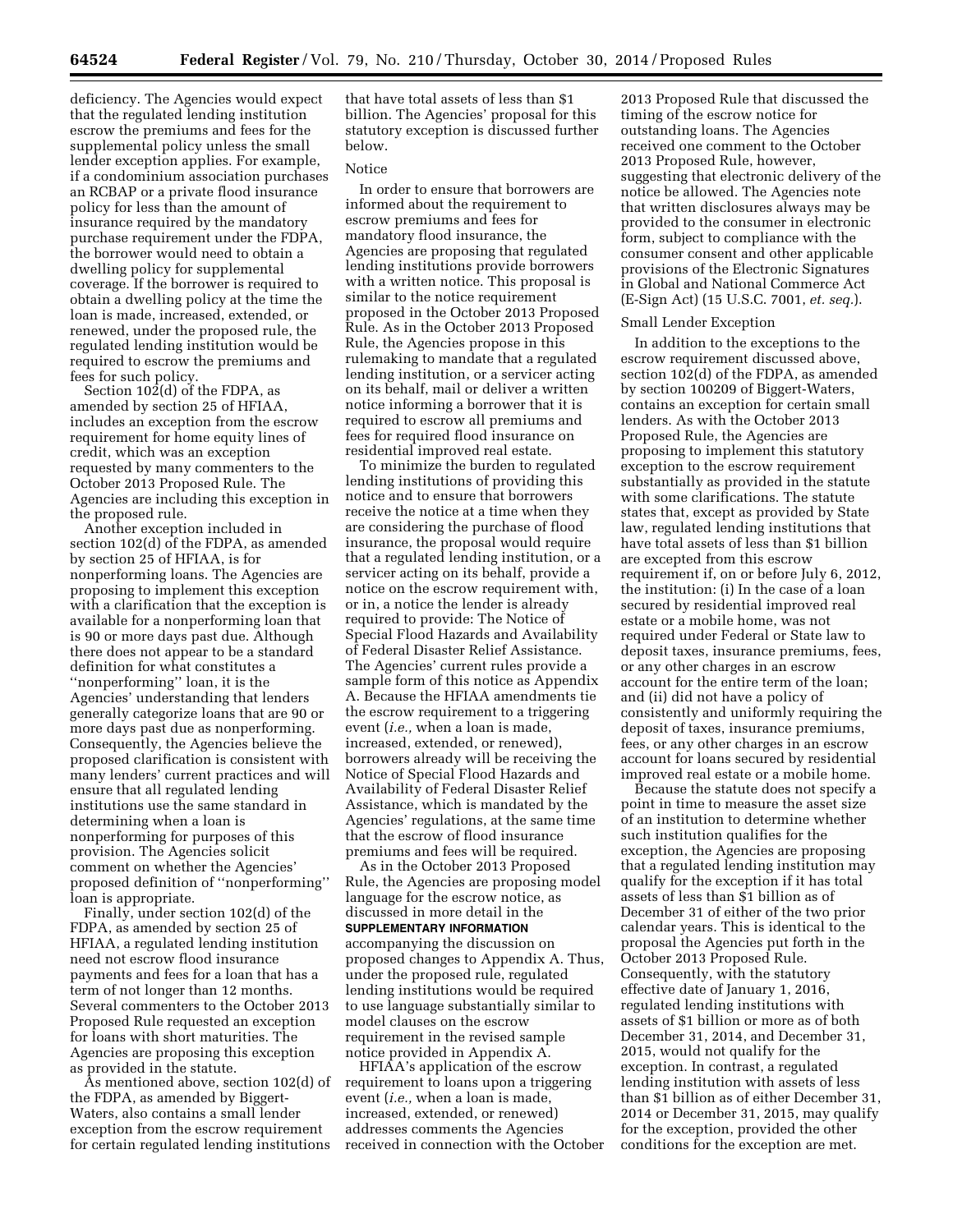As the Agencies explained in the October 2013 Proposed Rule, this measurement method is similar to how the OCC, the Board, and the FDIC have measured asset size in relation to the definitions for small entities under the Community Reinvestment Act (CRA).31 The Agencies believe the asset measurement method these agencies have used with respect to CRA is an appropriate model in this case as it ensures an institution remains over the size threshold for a substantial period before requiring the institution to expend the resources needed to

establish a new escrow program.

Commenters to the October 2013 Proposed Rule were generally supportive of the Agencies' proposal on when and how to measure the asset size for purposes of the exception. A couple of commenters requested that the Agencies review other asset threshold exceptions, such as the CFPB escrow rules under Regulation Z for higherpriced mortgage loans,32 which set the threshold for small creditors at \$2 billion in assets (adjusted by the annual percentage change in the Consumer Price Index for Urban Wage Earners and Clerical Workers), and the CFPB's mortgage servicing rules under Regulation Z and Regulation X, which define a small servicer by the number of mortgages serviced.33 The Agencies note that the \$1 billion asset size threshold for the exception from the escrow requirements is specified in the FDPA, as amended, and the Agencies are therefore proposing the \$1 billion asset size threshold consistent with the statute.

Moreover, as in the October 2013 Proposed Rule, the Agencies are proposing transition rules for a change in status of a regulated lending institution that may initially qualify for the exception, but later grows to exceed the \$1 billion asset size threshold. As discussed in the October 2013 Proposed Rule, the Agencies propose to give regulated lending institutions approximately six months to begin complying with the escrow requirement, which is similar to the Board's Regulation II change in status rules.34 Therefore, under the proposal, a regulated lending institution would be required to escrow flood insurance premiums and fees for any loans made, increased, extended, or renewed on or after July 1 of the succeeding calendar

year after a regulated lending institution has a change in status.

For example, assume a regulated lending institution qualified for the exception in 2016, but had assets of \$1 billion or more as of December 31, 2016, and December 31, 2017. In that case, under the proposal, such regulated lending institution would be required to begin escrowing for any loans made, increased, extended, or renewed on or after July 1, 2018.

As noted above, the statute provides that the small lender exception will be available only if, on or before July 6, 2012, the institution: (i) In the case of a loan secured by residential improved real estate or a mobile home, was not required under Federal or State law to deposit taxes, insurance premiums, fees, or any other charges in an escrow account for the entire term of the loan; and (ii) did not have a policy of consistently and uniformly requiring the deposit of taxes, insurance premiums, fees, or any other charges in an escrow account for loans secured by residential improved real estate or a mobile home.

Some commenters to the October 2013 Proposed Rule requested clarification on these conditions. In particular, one consumer group commenter asked whether having a policy of consistently and uniformly requiring the deposit of taxes, insurance premiums, fees, or any other charges in an escrow account meant that a lender must have had this policy for its entire portfolio of residential loans. The Agencies read the statutory condition to provide that if a regulated lending institution had a policy of consistently and uniformly requiring the deposit of taxes, insurance premiums, fees, or any other charges in an escrow account for even a portion of its portfolio of residential loans, such a lender would not be eligible for the exception, consistent with the statutory language.

In light of this comment, the Agencies are proposing to clarify the statute by providing the exception is unavailable if either statutory condition applies to any residential loans originated by the lender on or before July 6, 2012. Therefore, if on or before July 6, 2012, the institution: (i) Was not required under Federal or State law to deposit taxes, insurance premiums, fees, or any other charges in an escrow account for the entire term of any loan secured by residential improved real estate or a mobile home; and (ii) did not have a policy of consistently and uniformly requiring the deposit of taxes, insurance premiums, fees, or any other charges in an escrow account for any loans secured by residential improved real estate or a mobile home, the institution may be

eligible for the small lender exception provided it meets the size threshold.

Another individual commenter questioned the logic of tying the conditions to the lender's practice as of July 6, 2012. As noted above, this date is specified in the statute.

## Option to Escrow

Section 25(b) of HFIAA requires regulated lending institutions to offer and make available to a borrower the option to escrow flood insurance premiums and fees for loans that are outstanding as of January 1, 2016. The Agencies are implementing this provision generally as provided in the statute with changes to the language for clarity and organization. In addition, the Agencies believe that for regulated lending institutions that have a change in status and no longer qualify for the small lender exception, the lender should be required to offer borrowers on existing loans the option to escrow because the lenders will now be in a position to escrow flood insurance premiums and fees for new borrowers.

For example, suppose a loan is made on March 1, 2016, by a regulated lending institution that qualifies for the exception for small lenders. If the lender then no longer qualifies for the exception for small lenders as of January 1, 2018, under the Agencies' proposal the lender would be required to escrow flood insurance premiums and fees for loans made, increased, extended, or renewed on or after July 1, 2018. The borrower of the loan made on March 1, 2016 would now have a lender that has the capability to escrow flood insurance premiums and fees on July 1, 2018. Consequently, the borrower for a loan made by a regulated lending institution with a change in status that no longer qualifies for the small lender exception should be provided with the option to escrow until the loan experiences a triggering event on or after July 1, 2018. Therefore, the Agencies are proposing to use their authority to implement the escrow requirement to mandate that regulated lending institutions that no longer qualify for the small lender exception should be required to provide the option to escrow for borrowers of loans outstanding on July 1 of the succeeding calendar year following the lender's change in status. The Agencies solicit comment on this approach.

In addition, the Agencies propose additional clarifications to provide more specific guidance to regulated lending institutions in administering this requirement. First, the statute requires that regulated lending institutions ''offer and make available'' the option to escrow flood insurance premiums and

<sup>31</sup>*See* 12 CFR 25.12(u); 12 CFR 195.12(u); 12 CFR 228.12(u); and 12 CFR 345.12(u).

<sup>32</sup>*See* 12 CFR 1026.35(b)(2)(iii)(C).

<sup>33</sup>*See* 12 CFR 1026.41(e)(4).

<sup>34</sup>*See* 12 CFR 235.5(a)(3).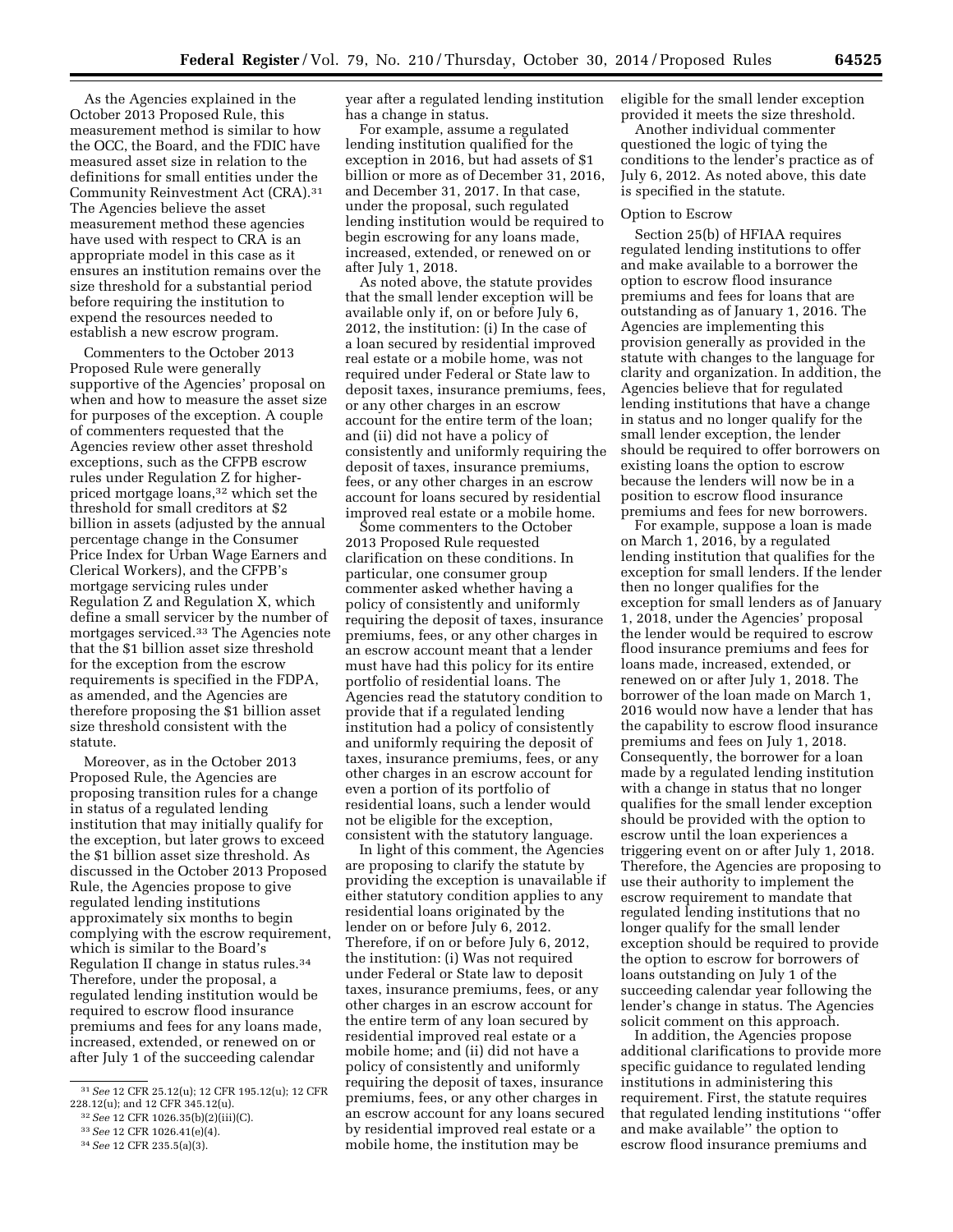fees. The Agencies are proposing to implement this provision by requiring that for outstanding loans, a lender, or its servicer, mail or deliver, or provide electronically if the borrower agrees, a notice informing borrowers of the option to escrow by March 31, 2016. For lenders that no longer qualify for the small lender exception, the Agencies are proposing that the notice informing borrowers of the option to escrow be provided by September 30 of the succeeding calendar year following the lender's change in status. The proposed timing of this notice would give regulated lending institutions up to three months to determine which loans are outstanding as of the designated day and to provide the notice for those loans. The Agencies solicit comment on whether the proposed timelines for providing the notice are appropriate. To facilitate compliance, the Agencies are proposing a model clause for this notice in Appendix B, as discussed in more detail below. The Agencies solicit comment on whether this model clause would be an effective way for regulated lending institutions to offer and make available to borrowers the option to escrow flood insurance premiums and fees.

The proposal would not require that the notice be provided in conjunction with any other disclosure or that it be segregated from other information provided to the borrower. As a result, under the proposed rule, regulated lending institutions may choose whether to provide the notice as a separate notice or add it to any other disclosures the lender provides the borrower on or before the proposed deadline, such as a periodic statement.

Second, the Agencies are proposing to require a lender or its servicer to begin escrowing premiums and fees for flood insurance as soon as reasonably practicable after the lender or servicer receives the borrower's request to escrow. The requirement is similar to requirements in Regulation  $E^{35}$  and Regulation  $Z^{36}$  regarding how soon a financial institution or credit card issuer must implement the revocation of an opt-in for overdraft services or an overthe-limit feature of a credit card, respectively. The Agencies request comment on whether any further guidance on this proposed requirement is needed.

# l*.*l *Required use of standard flood hazard determination form*

In connection with the amendment of section 102(c) of the FDPA by section 13

of HFIAA to exempt from the mandatory flood insurance purchase requirement any structure that is a part of a residential property but is detached from the primary residential structure of such property and does not serve as a residence, the Agencies are proposing an amendment to their regulations on the use of the standard flood hazard determination form. Specifically, the proposed amendment would clarify that a regulated lending institution need not perform a flood hazard determination for any properties or structures that are exempt from the mandatory flood insurance purchase requirement. Because flood insurance is not required on such properties and structures, determination of whether such properties or structures are located in an SFHA is unnecessary, which will, in turn, prevent borrowers being charged unnecessary flood hazard determination fees.

## *Appendices A & B*

As discussed in the **SUPPLEMENTARY INFORMATION** accompanying the revisions to . *Escrow requirement* above, the Agencies are proposing that regulated lending institutions mail or deliver a written notice informing borrowers about the requirement to escrow premiums and fees for required flood insurance. To facilitate compliance with the proposed notice requirement, the Agencies are proposing model language that may be included, if applicable, in the Notice of Special Flood Hazards and Availability of Federal Disaster Relief Assistance as set forth in the sample form of notice contained in Appendix A.

Also, as discussed above, the Agencies are proposing that lenders must provide a notice of the option to escrow to borrowers of loans outstanding as of January 1, 2016, or July 1 of the succeeding calendar year after a lender no longer qualifies for the small lender exception as applicable. The Agencies are proposing an additional sample clause, Sample Clause for Option to Escrow for Outstanding Loans, as Appendix B to facilitate regulated lending institutions in complying with this proposed requirement.

### **V. Regulatory Analysis**

#### *Regulatory Flexibility Act*

*OCC:* In general, the Regulatory Flexibility Act (RFA) requires that, in connection with a notice of proposed rulemaking, an agency prepare and make available for public comment an initial regulatory flexibility analysis that describes the impact of a proposed rule

on small entities.37 Under section 605(b) of the RFA, this analysis is not required if an agency certifies that the rule would not have a significant economic impact on a substantial number of small entities and publishes its certification and a short explanatory statement in the **Federal Register** along with its rule. We have concluded that the proposed rule does not have a significant economic impact on a substantial number of small entities supervised by the OCC.

The OCC currently supervises approximately 1,200 small national banks, Federal savings associations, trust companies, and Federal branches and agencies.38 If implemented, the draft NPRM would impact approximately 1,149 of these small institutions.39 Thus, the proposed rule impacts a substantial number of small banks. The OCC classifies the economic impact of total costs on a bank as significant if the total costs in a single year are greater than 5 percent of total salaries and benefits or greater than 2.5 percent of total non-interest expense. The OCC estimates that the average cost per small bank is approximately \$6 thousand in 2015. Using this cost estimate, we believe the proposed rule will have a significant economic impact on two small banks, which is not a substantial number. Therefore, we believe the proposed rule will not have a significant economic impact on a substantial number of small entities.

Therefore, pursuant to section 605(b) of the RFA, the OCC hereby certifies that this proposal would not have a significant economic impact on a substantial number of small entities. Accordingly, an initial regulatory flexibility analysis is not required.

*Board:* The RFA requires an agency to publish an initial regulatory flexibility analysis with a proposed rule or certify that the proposed rule will not have a

39To determine the number of banks that may be affected if the NPRM is implemented, we determined the number of banks that self-identified by reporting mortgage servicing assets or other activity associated with 1–4 family residential mortgage loans on the Q1 2014 Call Report or were identified by OCC examiners as a Home Mortgage Disclosure Act (HMDA) filer.

<sup>35</sup>*See* 12 CFR 1005.17(f).

<sup>36</sup>*See* 12 CFR 1026.56(i).

<sup>37</sup>*See* 5 U.S.C. 601 *et seq.* 

<sup>38</sup>We base our estimate of the number of active small entities on the SBA's size thresholds for commercial banks and savings institutions, and trust companies, which are \$550 million and \$38.5 million, respectively. Consistent with the General Principles of Affiliation 13 CFR 121.103(a), we count the assets of affiliated financial institutions when determining if we should classify a bank we supervise as a small entity. We use December 31, 2013, to determine size because a ''financial institution's assets are determined by averaging the assets reported on its four quarterly financial statements for the preceding year.'' See footnote 8 of the U.S. Small Business Administration's *Table of Size Standards.*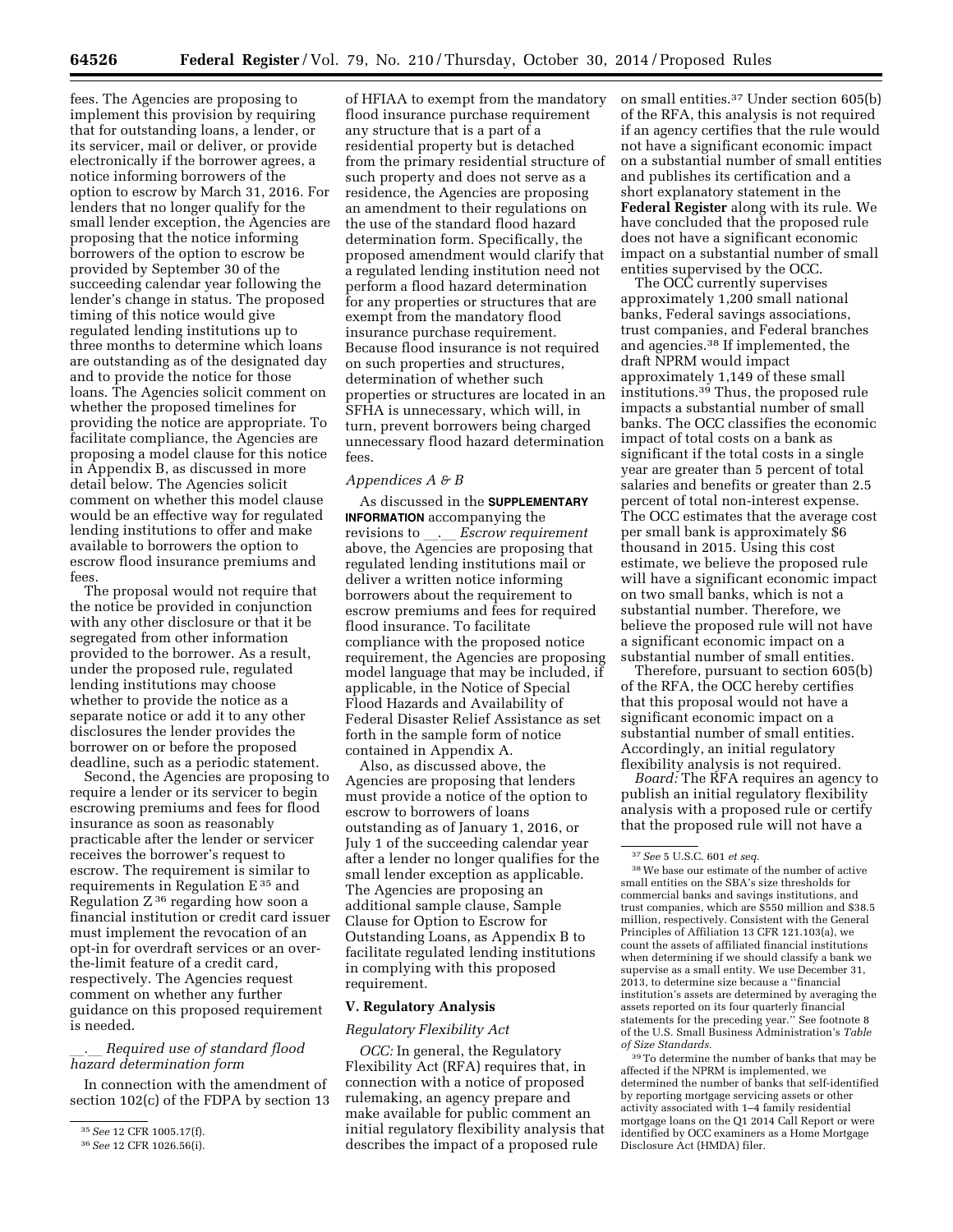significant economic impact on a substantial number of small entities. The Board is publishing an initial regulatory flexibility analysis and requests public comment on all aspects of its analysis. The Board will conduct a final regulatory flexibility analysis after considering the comments received during the public comment period.

1. *Statement of the need for, and objectives of, the proposed rule.* The Board is proposing revisions to Regulation H to implement certain provisions of HFIAA over which the Agencies, including the Board, have jurisdiction. Consistent with HFIAA, the proposal would exempt any structure that is a part of residential property but is detached from the primary residential structure of such property and does not serve as a residence from the mandatory flood insurance purchase requirement.

The proposal would also implement the provisions in the FDPA, as amended by the Biggert-Waters Act and HFIAA, requiring a regulated lending institution (or its servicer) to escrow the premiums and fees for required flood insurance for any loan secured by residential improved real estate or a mobile home that is made, increased, extended, or renewed on or after January 1, 2016, unless the lender or the loan qualifies for exceptions set forth in the statute, including an exception for certain small lenders with assets less than \$1 billion.

Furthermore, the proposal would implement the requirement in HFIAA that regulated lending institutions offer and make available to a borrower the option to escrow flood insurance premiums and fees for loans that are outstanding as of January 1, 2016. The proposal would also extend the requirement to offer and make available an option to escrow to a borrower when a regulated lending institution no longer qualifies for the exception for small lenders.

2. *Small entities affected by the proposed rule.* All State member banks that are subject to Regulation H would be subject to the proposed rule. As of October 21, 2014, there were 858 State member banks. Under regulations issued by the Small Business Administration (SBA), banks and other depository institutions with total assets of \$550 million or less are considered small. Of the 858 State member banks subject to Regulation H, approximately 652 State member banks would be considered small entities by the SBA.

3. *Recordkeeping, reporting, and compliance requirements.* The proposed rule would provide an exemption from a requirement for certain detached structures, but would also impose new compliance requirements with the

proposed escrow provisions. With respect to the proposed rules exempting certain detached structures from the mandatory flood insurance purchase requirement, the Board believes the rules will not have a significant impact on small entities. First, not all designated loans are secured by detached structures that are eligible for the exemption. The proposed rule would have no impact with respect to such loans. Second, for designated loans that are secured by detached structures eligible for the exemption, lenders, including small lenders, may choose to continue requiring flood insurance on such structures as they currently do even though the FDPA does not mandate it, as discussed above in the **SUPPLEMENTARY INFORMATION**. As a result, the proposed rule would not have any impact in such instances. If a lender does choose to exempt detached structures that secure a designated loan from the mandatory flood insurance purchase requirement, the Board expects that the impact would be minimal because these types of structures typically constitute a small portion of the collateral securing designated loans.

Furthermore, as discussed in detail above in the **SUPPLEMENTARY INFORMATION**, regulated lending institutions with total assets less than \$1 billion would generally be excepted from the proposed rules implementing the escrow provisions of HFIAA. Therefore, the escrow provisions of the proposed rule generally would not affect small entities.

4. *Other Federal rules.* The Board has not identified any likely duplication, overlap and/or potential conflict between the proposed rule and any Federal rule.

5. *Significant alternatives to the proposed revisions.* The Board solicits comment on any significant alternatives that would reduce the regulatory burden associated with this proposed rule on small entities.

*FDIC:* The RFA generally requires that, in connection with a notice of proposed rulemaking, an agency prepare and make available for public comment an initial regulatory flexibility analysis that describes the impact of a proposed rule on small entities. A regulatory flexibility analysis is not required, however, if the agency certifies that the rule will not have a significant economic impact on a substantial number of small entities (defined in regulations promulgated by the SBA to include banking organizations with total assets of less than or equal to \$550 million) and publishes its certification and a short, explanatory statement in

the **Federal Register** together with the rule. As of August 27, 2014, there were approximately 3,482 small FDICsupervised banks which include 3,192 State nonmember banks and 241 Statechartered savings banks, and 49 savings associations.

It is the opinion of the FDIC that the proposed rule will not have a significant economic impact on a substantial number of the small entities, which the FDIC supervises. The FDPA, as amended by the Biggert Waters Act, provides that generally a depository institution with assets of less than \$1 billion is not required to comply with the escrow requirement. As a result, due to this statutory exclusion, by law the escrow requirement cannot have a significant economic impact on a substantial number of small entities. For this reason, the FDIC certifies that this proposed rule will not have a significant economic impact on a substantial number of small entities that it supervises.

*FCA:* 

Pursuant to section 605(b) of the RFA, the FCA hereby certifies that the proposed rule will not have a significant economic impact on a substantial number of small entities. Each of the banks in the Farm Credit System, considered together with its affiliated associations, has assets and annual income in excess of the amounts that would qualify them as small entities. Therefore, Farm Credit System institutions are not ''small entities'' as defined in the RFA.

*NCUA:* 

The RFA requires NCUA to prepare an analysis to describe any significant economic impact a regulation may have on a substantial number of small entities.40 For purposes of this analysis, NCUA considers small credit unions to be those having under \$50 million in assets.41 As of December 31, 2013, there are 4,295 small, federally insured credit unions, and only about 1,970 of these credit unions originate real estate loans. The proposed rule would require a credit union or servicer to escrow the premiums and fees for required flood insurance for any loans secured by residential improved real estate or a mobile home that is made, increased, extended, or renewed on or after January 1, 2016. The proposed rule would implement additional exceptions from the escrow requirement, as amended by HFIAA.

<sup>40</sup> 5 U.S.C. 603(a).

<sup>41</sup> Interpretive Ruling and Policy Statement 03–2, 68 FR 31949 (May 29, 2003), as amended by Interpretative Ruling and Policy Statement 13–1, 78 FR 4032 (Jan. 18, 2013).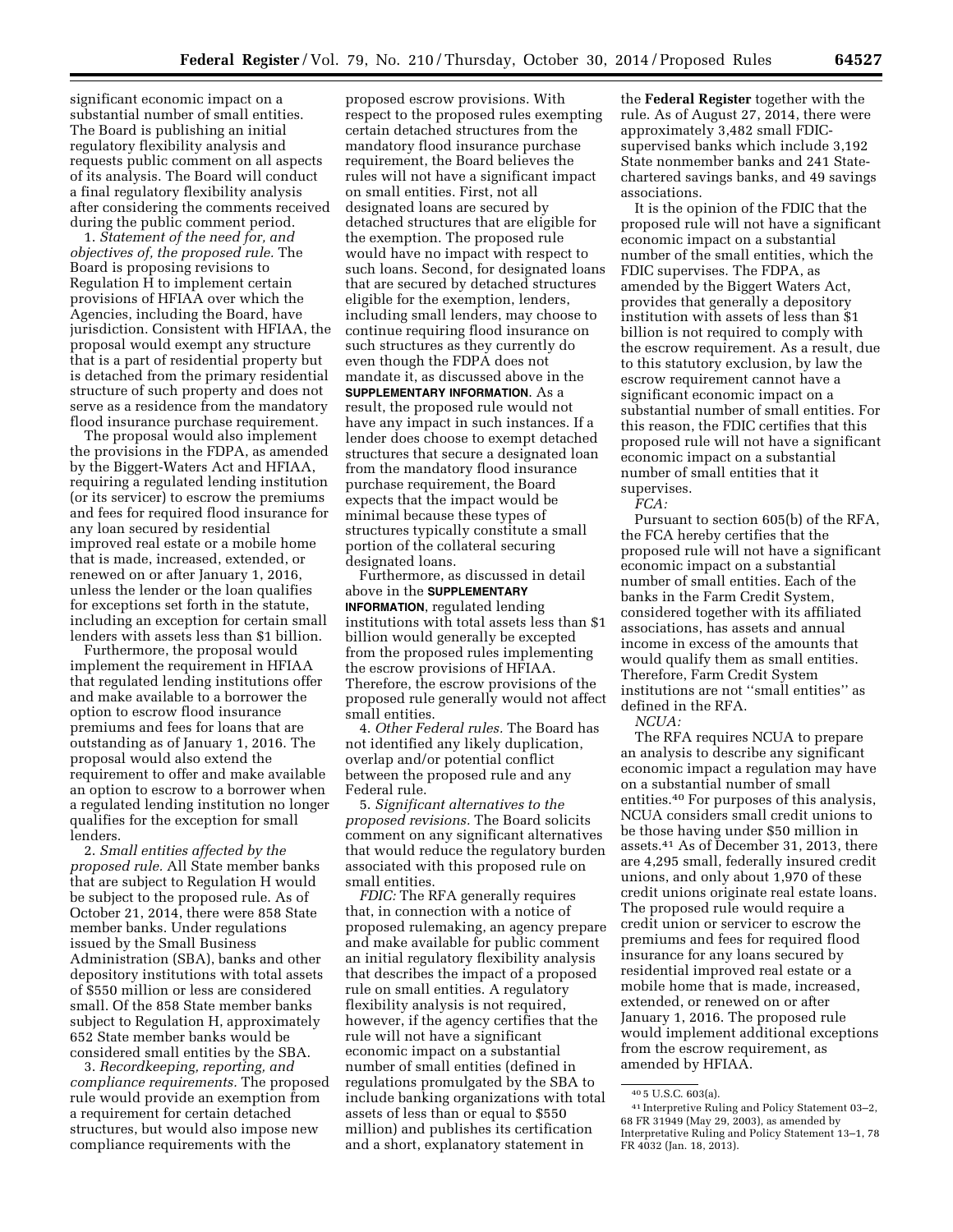Under this proposed rule, credit unions with total assets less than \$1 billion would generally be excepted from the escrow provisions. Therefore, the escrow provisions of the proposed rule would not affect small credit unions. NCUA finds that this proposed rule would affect relatively few federally insured, small credit unions and the associated cost is minimal. Accordingly, NCUA certifies that this rule will not have a significant economic impact on small entities.

## *Unfunded Mandates Reform Act of 1995*

Section 202 of the Unfunded Mandates Reform Act of 1995 (UMRA) (2 U.S.C. 1501 *et seq.*) requires certain agencies, including the OCC, to prepare a budgetary impact statement before promulgating a rule that includes a Federal mandate that may result in the expenditure by State, local, and tribal governments, in the aggregate, or by the private sector of \$100 million or more in any one year. If a budgetary impact statement is required, section 205 of UMRA also requires an agency to identify and consider a reasonable number of regulatory alternatives before promulgating a rule.

The OCC has estimated that the total cost associated with this NPRM, if implemented, would be approximately \$33 million per year. However, pursuant to section 201 of the UMRA, a regulation does not impose a mandate to the extent it incorporates requirements ''specifically set forth in the law.'' Therefore, we exclude from our UMRA estimate costs specifically related to requirements set forth in Biggert-Waters and HFIAA, such as direct costs associated with establishing escrow accounts. Furthermore, under Title II of the UMRA, indirect costs, foregone revenues and opportunity costs are not included when determining if a mandate meets or exceeds UMRA's cost threshold. Therefore, based on these exclusions, our UMRA cost estimate for the NPRM, if implemented, is approximately \$24 million.42

Accordingly, because the OCC has determined that this proposed rule would not result in expenditures by State, local, and tribal governments, or by the private sector, of \$100 million or more, we have not prepared a budgetary impact statement or specifically addressed the regulatory alternatives considered.

## *Paperwork Reduction Act of 1995*

The OCC, Board, FDIC, and NCUA (the PRA Agencies) 43 have determined that this proposed rule involves a collection of information pursuant to the provisions of the Paperwork Reduction Act of 1995 (the PRA) (44 U.S.C. 3501 *et seq.*).

In accordance with the PRA (44 U.S.C. 3506; 5 CFR 1320 Appendix A.1), the Board reviewed the proposed rule under the authority delegated to the Board by the Office of Management and Budget (OMB). The collection of information that is subject to the PRA by this proposed rule is found in 12 CFR 22.5, 208.25(e), 339.5, and 760.5. In addition, as permitted by the PRA, the Board also proposes to extend for three years its respective information collection.

The PRA Agencies may not conduct or sponsor, and an organization is not required to respond to, this information collection unless the information collection displays a currently valid OMB control number. The Board's OMB control number is 7100–0280. The FDIC, the NCUA, and the OCC will seek new OMB control numbers.

Biggert-Waters required escrow for all new and outstanding loans in a SFHA, unless certain exceptions applied. HFIAA added several new exceptions, and most notably, ties the escrow requirement to a tripwire event (the origination, refinance, increase, extension, or renewal of a loan on or after January 1, 2016). While a regulated lending institution is not required to escrow until a tripwire event occurs, such institution is still required to offer and make available the option to escrow for all outstanding designated loans. This requirement is identical to the prior PRA burden in the October 2013 Proposed Rule, which required an escrow notice for all outstanding designated loans. However, there may be fewer notices because of the additional exceptions under HFIAA. The PRA Agencies believe the paperwork burden estimates remain unchanged from the prior PRA burden estimated in the October 2013 Proposed Rule.44

This information collection is required to evidence compliance with

the requirements of the Federal flood insurance statutes with respect to lenders and servicers. Because the PRA Agencies do not collect any information, no issue of confidentiality arises. The respondents are for-profit and non-profit financial institutions, including small businesses.

Entities subject to the PRA Agencies' existing flood insurance rules will have to review and revise disclosures that are currently provided to ensure that such disclosures accurately reflect the disclosure requirements in this proposed rule. Entities subject to the rule may also need to develop new disclosures to meet the proposed rule's timing requirements.

The total estimated burden represents averages for all respondents regulated by the PRA Agencies. The PRA Agencies expect that the amount of time required to implement each of the proposed changes for a given institution may vary based on the size and complexity of the respondent.

The PRA Agencies estimate that respondents would take, on average, 40 hours to update their systems in order to comply with the disclosure requirements and the one-time escrow notice under the proposed rule. In an effort to minimize the compliance cost and burden, particularly for small entities that do not meet the requirement for the statutory exception, the proposed rule contains model disclosures in Appendices A and B that may be used to satisfy the requirements.

## *Burden Estimates*

#### *OCC:*

Number of Respondents: 1,550. Burden for Existing Recordkeeping

Requirements: 196,907 hours. Burden for Existing Disclosure

Requirements: 244,208 hours.

Burden for Proposed Rule: 62,000 hours.

Total Burden for Collection: 503,115 hours.

*Board:* 

Number of Respondents: 843. Burden for Existing Recordkeeping

Requirements: 14,191 hours.

Burden for Existing Disclosure

Requirements: 17,632 hours. Burden for Proposed Rule: 33,720 hours.

Total Burden for Collection: 65,543 hours.

*FDIC:* 

Number of Respondents: 4,421. Burden for Existing Recordkeeping Requirements: 61,894 hours.

Burden for Existing Disclosure

Requirements: 76,999 hours. Burden for Proposed Rule: 176,840 hours.

<sup>42</sup>We note that our UMRA cost estimate for the October 2013 Proposed Rule was \$0. We have reevaluated our impact of the escrow provision, as amended, in light of the public comments received in response to that proposal that described the anticipated costs associated with the escrow requirement.

<sup>43</sup>The FCA has determined that the proposed rule does not involve a collection of information pursuant to the PRA for System institutions because System institutions are Federally chartered instrumentalities of the United States and instrumentalities of the United States are specifically excepted from the definition of ''collection of information'' contained in 44 U.S.C. 3502(3).

<sup>44</sup>OCC's and NCUA's burden estimates have been slightly adjusted from the October 2013 Proposed Rule.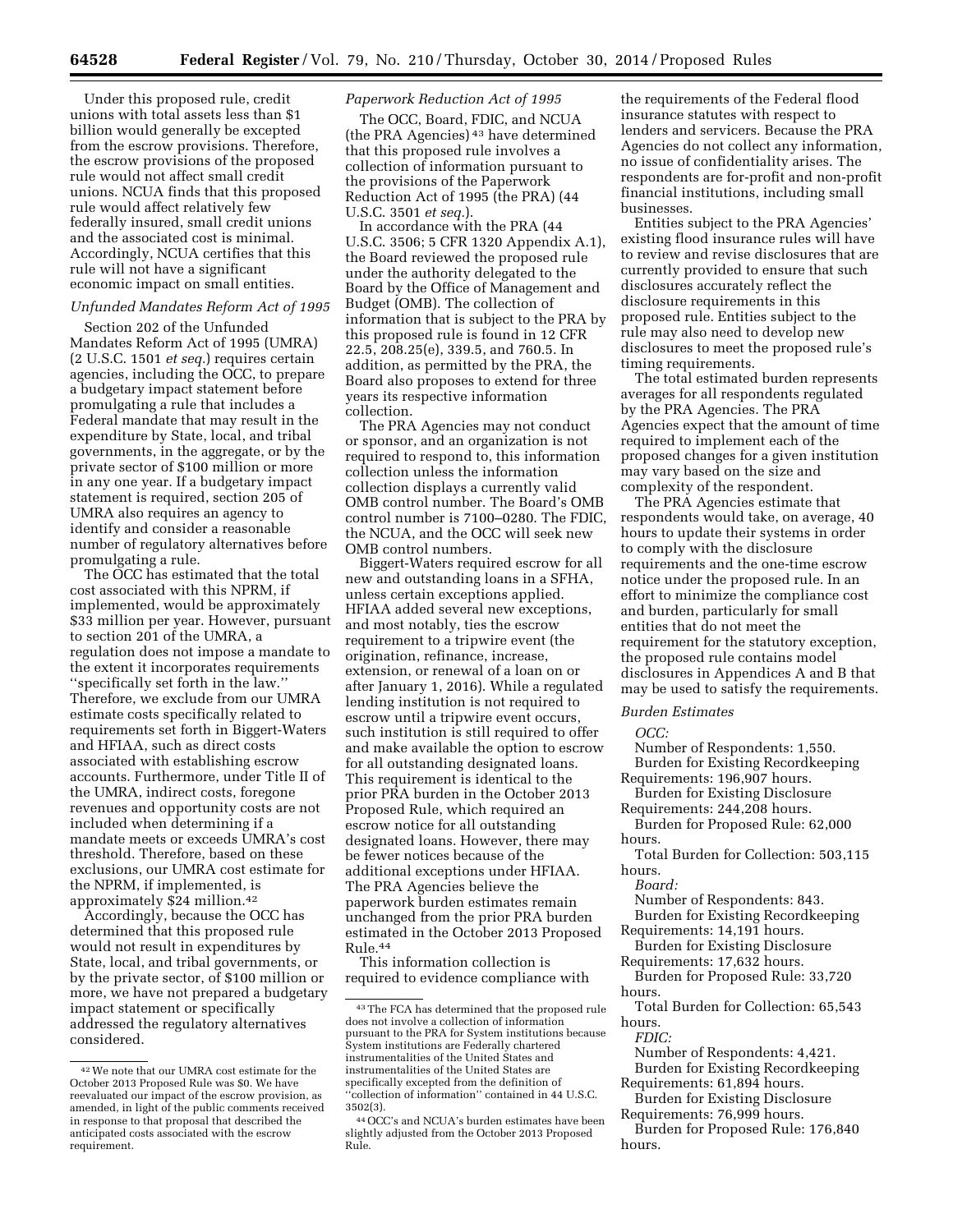Total Burden for Collection: 315,733 hours.

*NCUA:* 

Number of Respondents: 4,192. Burden for Existing Recordkeeping Requirements: 57,236.52 hours.

Burden for Existing Disclosure Requirements: 70,981.02 hours.

Burden for Proposed Rule: 167,680 hours.

Total Burden for Collection: 295,897.54 hours.

These collections are available to the public at *[www.reginfo.gov.](http://www.reginfo.gov)* 

Comments are invited on: (1) Whether the proposed collection of information is necessary for the proper performance of the PRA Agencies' functions; including whether the information has practical utility; (2) the accuracy of the PRA Agencies' estimate of the burden of the proposed information collection, including the cost of compliance; (3) ways to enhance the quality, utility, and clarity of the information to be collected; and (4) ways to minimize the burden of information collection on respondents, including through the use of automated collection techniques or other forms of information technology.

Comments on the collection of information should be sent to:

*OCC:* Because paper mail in the Washington, DC area and at the OCC is subject to delay, commenters are encouraged to submit comments by email if possible. Comments may be sent to: Legislative and Regulatory Activities Division, Office of the Comptroller of the Currency, Attention: 1557–ESCROW, 400 7th Street SW., Suite 3E–218, Mail Stop 9W–11, Washington, DC 20219. In addition, comments may be sent by fax to (571) 465–4326 or by electronic mail to *[regs.comments@occ.treas.gov.](mailto:regs.comments@occ.treas.gov)* You may personally inspect and photocopy comments at the OCC, 400 7th Street SW., Washington, DC 20219. For security reasons, the OCC requires that visitors make an appointment to inspect comments. You may do so by calling (202) 649–6700. Upon arrival, visitors will be required to present valid government-issued photo identification and to submit to security screening in order to inspect and photocopy comments.

All comments received, including attachments and other supporting materials, are part of the public record and subject to public disclosure. Do not enclose any information in your comment or supporting materials that you consider confidential or inappropriate for public disclosure.

*Board:* Cynthia Ayouch, Federal Reserve Clearance Officer, Office of the Chief Data Officer, Mail Stop 95, Board of Governors of the Federal Reserve System, Washington, DC 20551, with copies of such comments sent to the Office of Management and Budget, Paperwork Reduction Project (7100– 0280), Washington, DC 20503.

*FDIC:* You may submit comments, which should refer to ''Interagency Flood Insurance, 3064–ESCROW'' by any of the following methods:

• *Agency Web site: [http://](http://www.fdic.gov/regulations/laws/federal/) [www.fdic.gov/regulations/laws/federal/.](http://www.fdic.gov/regulations/laws/federal/)*  Follow the instructions for submitting comments on the FDIC Web site.

• *Federal eRulemaking Portal: [http://](http://www.regulations.gov)  [www.regulations.gov.](http://www.regulations.gov)* Follow the instructions for submitting comments.

• *Email: [comments@FDIC.gov.](mailto:comments@FDIC.gov)*  Include ''Interagency Flood Insurance, 3064–ESCROW'' in the subject line of the message.

• *Mail:* Gary A. Kuiper, Counsel, Attn: Comments, Room NYA–5046, Federal Deposit Insurance Corporation, 550 17th Street NW., Washington, DC 20429.

• *Hand Delivery:* Comments may be hand delivered to the guard station at the rear of the 550 17th Street Building (located on F Street) on business days between 7 a.m. and 5 p.m.

Public Inspection: All comments received will be posted without change to *[http://www.fdic.gov/regulations/laws/](http://www.fdic.gov/regulations/laws/federal/)  [federal/](http://www.fdic.gov/regulations/laws/federal/)* including any personal information provided.

*NCUA:* Tracy Crews, National Credit Union Administration, 1775 Duke Street, Alexandria, Virginia 22314– 3428, Fax No. 703–837–2861, Email: *[OCIOPRA@ncua.gov.](mailto:OCIOPRA@ncua.gov)* 

Additionally, commenters may send a copy of their comments to the OMB desk officer for the PRA Agencies by mail to the Office of Information and Regulatory Affairs, U.S. Office of Management and Budget, New Executive Office Building, Room 10235, 725 17th Street NW., Washington, DC 20503; by fax to (202) 395–6974; or by email to *oira*\_*[submission@omb.eop.gov.](mailto:oira_submission@omb.eop.gov)* 

### **List of Subjects**

#### *12 CFR Part 22*

Flood insurance, Mortgages, National banks, Reporting and recordkeeping requirements, Savings associations.

## *12 CFR Part 172*

Flood insurance, Reporting and recordkeeping requirements, Savings associations.

## *12 CFR Part 208*

Accounting, Agriculture, Banks, banking, Confidential business information, Crime, Currency, Federal Reserve System, Flood insurance, Mortgages, Reporting and recordkeeping requirements, Securities.

## *12 CFR Part 339*

Flood insurance, Reporting and recordkeeping requirements, Savings associations.

## *12 CFR Part 614*

Agriculture, Banks, banking, Flood insurance, Foreign trade, Reporting and recordkeeping requirements, Rural areas.

#### *12 CFR Part 760*

Credit unions, Mortgages, Flood insurance, Reporting and Recordkeeping requirements.

# **Office of the Comptroller of the Currency**

#### **12 CFR CHAPTER I**

#### **Authority and Issuance**

For the reasons set forth in the joint preamble and under the authority of 12 U.S.C. 93a, chapter I of title 12 of the Code of Federal Regulations is proposed to be amended as follows:

# **PART 22—LOANS IN AREAS HAVING SPECIAL FLOOD HAZARDS**

■ 1. The authority citation for part 22 is revised to read as follows:

**Authority:** 12 U.S.C. 93a, 1462a, 1463, 1464, and 5412(b)(2)(B); 42 U.S.C. 4012a, 4104a, 4104b, 4106, and 4128.

■ 2. Revise § 22.4 to read as follows:

#### **§ 22.4 Exemptions.**

The flood insurance requirement prescribed by § 22.3, with respect to national banks, and § 172.3, with respect to Federal savings associations, does not apply with respect to:

(a) Any State-owned property covered under a policy of self-insurance satisfactory to the Administrator of FEMA, who publishes and periodically revises the list of States falling within this exemption;

(b) Property securing any loan with an original principal balance of \$5,000 or less and a repayment term of one year or less; or

(c) Any structure that is a part of any residential property but is detached from the primary residential structure of such property and does not serve as a residence.

■ 3. Revise § 22.5 to read as follows:

#### **§ 22.5 Escrow requirement.**

(a) *In general*—(1) *Applicability.*  Except as provided in paragraph (a)(2) or (c) of this section, a national bank or Federal savings association, or a servicer acting on its behalf, shall require the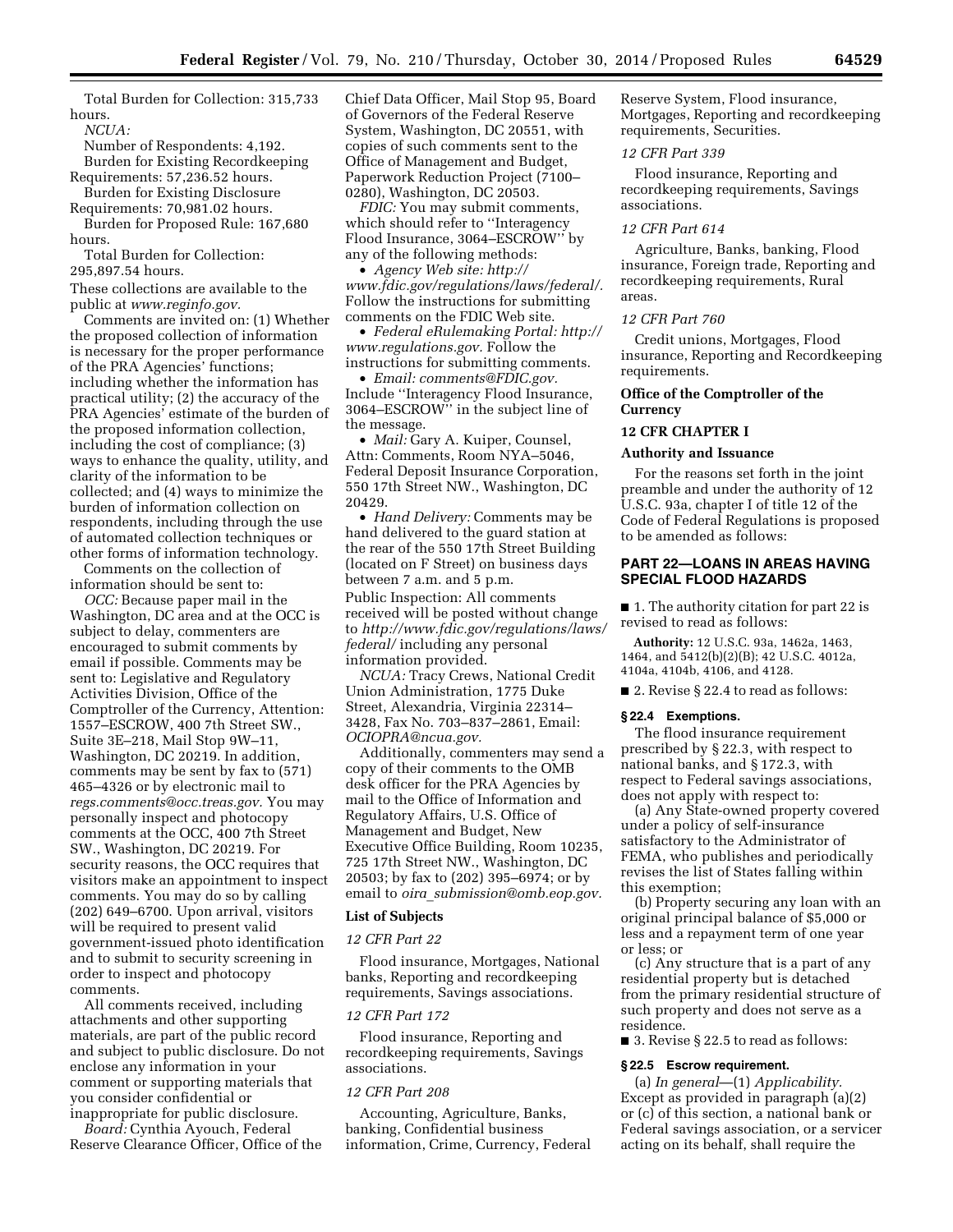escrow of all premiums and fees for any flood insurance required under § 22.3, with respect to national banks, or § 172.3, with respect to Federal savings associations, for any loan secured by residential improved real estate or a mobile home that is made, increased, extended, or renewed on or after January 1, 2016, payable with the same frequency as payments on the loan are made for the duration of the loan.

(2) *Exceptions.* Paragraph (a)(1) of this section does not apply if:

(i) The loan is an extension of credit primarily for business, commercial, or agricultural purposes;

(ii) The loan is in a subordinate position to a senior lien secured by the same residential improved real estate or mobile home for which the borrower has obtained flood insurance coverage that meets the requirements of § 22.3, with respect to national banks, or § 172.3, with respect to Federal savings associations;

(iii) Flood insurance coverage for the residential improved real estate or mobile home is provided by a policy that:

(A) Meets the requirements of § 22.3, with respect to national banks or § 172.3, with respect to Federal savings associations;

(B) Is provided by a condominium association, cooperative, homeowners association, or other applicable group; and

(C) The premium for which is paid by the condominium association, cooperative, homeowners association, or other applicable group as a common expense;

(iv) The loan is a home equity line of credit;

(v) The loan is a nonperforming loan that is 90 or more days past due; or

(vi) The loan has a term of not longer than 12 months.

(3) *Escrow account.* The national bank or Federal savings association, or a servicer acting on its behalf, shall deposit the flood insurance premiums and fees on behalf of the borrower in an escrow account. This escrow account will be subject to escrow requirements adopted pursuant to section 10 of the Real Estate Settlement Procedures Act of 1974 (12 U.S.C. 2609) (RESPA), which generally limits the amount that may be maintained in escrow accounts for certain types of loans and requires escrow account statements for those accounts, only if the loan is otherwise subject to RESPA. Following receipt of a notice from the Administrator of FEMA or other provider of flood insurance that premiums are due, the national bank or Federal savings association, or a servicer acting on its

behalf, shall pay the amount owed to the insurance provider from the escrow account by the date when such premiums are due.

(b) *Notice.* For any loan for which a national bank or Federal savings association is required to escrow under paragraph (a)(1) or of this section, the national bank or Federal savings association, or a servicer acting on its behalf, shall mail or deliver a written notice with the notice provided under § 22.9, with respect to national banks, or § 172.9, with respect to Federal savings associations, informing the borrower that the national bank or Federal savings association is required to escrow all premiums and fees for required flood insurance, using language that is substantially similar to model clauses on the escrow requirement in appendix A.

(c) *Small lender exception—*(1) *Qualification.* Except as may be required under applicable State law, paragraphs (a), (b), and (d) of this section do not apply to a national bank or Federal savings association:

(i) That has total assets of less than \$1 billion as of December 31 of either of the two prior calendar years; and

(ii) On or before July 6, 2012:

(A) Was not required under Federal or State law to deposit taxes, insurance premiums, fees, or any other charges in an escrow account for the entire term of any loan secured by residential improved real estate or a mobile home; and

(B) Did not have a policy of consistently and uniformly requiring the deposit of taxes, insurance premiums, fees, or any other charges in an escrow account for any loans secured by residential improved real estate or a mobile home.

(2) *Change in status.* If a national bank or Federal savings association previously qualified for the exception in paragraph (c)(1) of this section, but no longer qualifies for the exception because it had assets of \$1 billion or more for two consecutive calendar year ends, the national bank or Federal savings association must escrow premiums and fees for flood insurance pursuant to paragraph (a) of this section for any designated loan made, increased, extended, or renewed on or after July 1 of the succeeding calendar year.

(d) *Option to escrow*—(1) *In general.*  Except as provided in paragraph (a)(2) or (c) of this section, a national bank or Federal savings association, or a servicer acting on its behalf, shall offer and make available to the borrower the option to escrow all premiums and fees for any flood insurance required under § 22.3 of

this section, with respect to national banks, or § 172.3 with respect to Federal savings associations, for any loan secured by residential improved real estate or a mobile home that is outstanding on January 1, 2016, or July 1 of the calendar year succeeding the calendar year the national bank or Federal savings association has a change in status pursuant to paragraph (c)(2) of this section until the national bank or Federal savings association is required to escrow pursuant to paragraph (a) of this section.

(2) *Notice.* For any loan subject to paragraph (d)(1) of this section, the national bank or Federal savings association, or a servicer acting on its behalf, shall mail or deliver to the borrower no later than March 31, 2016, or September 30 of the calendar year succeeding the calendar year the national bank or Federal savings association has a change in status pursuant to paragraph (c)(2) of this section, a notice in writing, or if the borrower agrees, electronically, informing the borrower of the option to escrow all premiums and fees for any required flood insurance and the method(s) by which the borrower may request the escrow, using language similar to the model clauses in appendix B.

(3) *Timing.* The national bank or Federal savings association or servicer must begin escrowing premiums and fees for flood insurance as soon as reasonably practicable after the national bank or Federal savings association or servicer receives the borrower's request to escrow.

■ 4. Revise § 22.6 to read as follows:

## **§ 22.6 Required use of standard flood hazard determination form.**

(a) *Use of form.* Except for properties or structures that are exempt under § 22.4, a national bank or Federal savings association shall use the standard flood hazard determination form developed by the Administrator of FEMA when determining whether the building or mobile home offered as collateral security for a loan is or will be located in a special flood hazard area in which flood insurance is available under the Act. The standard flood hazard determination form may be used in a printed, computerized, or electronic manner. A national bank or Federal savings association may obtain the standard flood hazard determination form from FEMA's Web site at *[www.fema.gov.](http://www.fema.gov)* 

(b) *Retention of form.* A national bank or Federal savings association shall retain a copy of the completed standard flood hazard determination form, in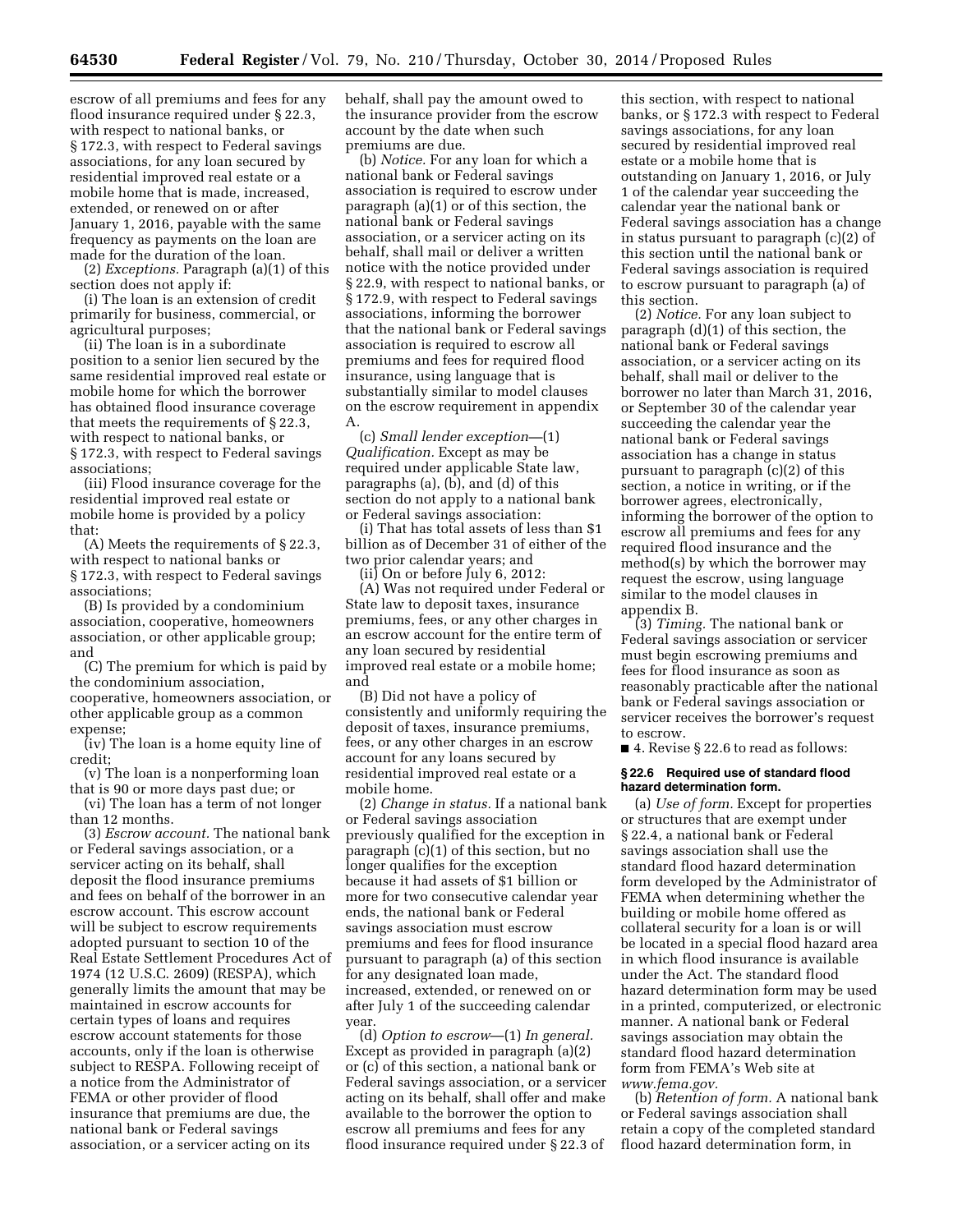either hard copy or electronic form, for the period of time the national bank or Federal savings association owns the loan.

■ 5. Revise Appendix A to Part 22 to read as follows:

# **Appendix A to Part 22—Sample Form of Notice of Special Flood Hazards and Availability of Federal Disaster Relief Assistance**

Notice of Special Flood Hazards and Availability of Federal Disaster Relief Assistance

We are giving you this notice to inform you that:

The building or mobile home securing the loan for which you have applied is or will be located in an area with special flood hazards.

The area has been identified by the Administrator of the Federal Emergency Management Agency (FEMA) as a special flood hazard area using FEMA's *Flood Insurance Rate Map* or the *Flood Hazard Boundary Map* for the following community:<br>This area has a one percent (1%)

\_\_\_\_\_\_. This area has a one percent (1%)<br>chance of a flood equal to or exceeding the base flood elevation (a 100-year flood) in any given year. During the life of a 30-year mortgage loan, the risk of a 100-year flood in a special flood hazard area is 26 percent  $(26\%)$ .

Federal law allows a lender and borrower jointly to request the Administrator of FEMA to review the determination of whether the property securing the loan is located in a special flood hazard area. If you would like to make such a request, please contact us for further information.

The community in which the property securing the loan is located participates in the National Flood Insurance Program (NFIP). Federal law will not allow us to make you the loan that you have applied for if you do not purchase flood insurance. The flood insurance must be maintained for the life of the loan. If you fail to purchase or renew flood insurance on the property, Federal law authorizes and requires us to purchase the flood insurance for you at your expense.

• At a minimum, flood insurance purchased must cover *the lesser of:* 

(1) The outstanding principal balance of the loan; *or* 

(2) the maximum amount of coverage allowed for the type of property under the NFIP.

Flood insurance coverage under the NFIP is limited to the building or mobile home and any personal property that secures your loan and not the land itself.

• Federal disaster relief assistance (usually in the form of a low-interest loan) may be available for damages incurred in excess of your flood insurance if your community's participation in the NFIP is in accordance with NFIP requirements.

Availability of Private Flood Insurance Coverage

Flood insurance coverage under the NFIP may be purchased through an insurance agent who will obtain the policy either directly through the NFIP or through an

insurance company that participates in the NFIP. Flood insurance that provides the same level of coverage as a standard flood insurance policy under the NFIP may be available from private insurers that do not participate in the NFIP. You should compare the flood insurance coverage, deductibles, exclusions, conditions, and premiums associated with flood insurance policies issued on behalf of the NFIP and policies issued on behalf of private insurance companies and ask an insurance agent as to the availability, cost, and comparisons of flood insurance coverage.

[Escrow Requirement for Residential Loans

Federal law requires a lender or its servicer to escrow all premiums and fees for flood insurance that covers any residential building or mobile home securing a loan that is located in an area with special flood hazards. These premiums and fees must be paid to the lender or its servicer with the same frequency as your loan payments for the duration of your loan and will be deposited in an escrow account on your behalf to be paid to the flood insurance provider. Upon receipt of a notice from the flood insurance provider that the premiums are due, the premiums shall be paid from the escrow account to the insurance provider.]

Flood insurance coverage under the NFIP is not available for the property securing the loan because the community in which the property is located does not participate in the NFIP. In addition, if the non-participating community has been identified for at least one year as containing a special flood hazard area, properties located in the community will not be eligible for Federal disaster relief assistance in the event of a Federally declared flood disaster.

■ 6. Add Appendix B to part 22 to read as follows:

# **Appendix B to Part 22—Sample Clause for Option To Escrow for Outstanding Loans**

## Escrow Option Clause

You have the option to escrow all premiums and fees for flood insurance that covers any residential building or mobile home securing a loan that is located in an area with special flood hazards. If you choose this option, your payments will be deposited in an escrow account to be paid to the flood insurance provider. The escrow amount for flood insurance will be added to your existing periodic mortgage payment. The payments you make into the escrow account will accumulate over time and the funds will be used to pay your flood insurance policy upon receipt of a notice from the flood insurance provider that the flood insurance premium is due. To choose this option, follow the instructions below. If you have any questions about the option, contact [Insert Name of Lender or Servicer] at [Insert Contact Information].

[Instructions for Selecting to Escrow]

# **PART 172—LOANS IN AREAS HAVING SPECIAL FLOOD HAZARDS**

■ 7. The authority citation for part 172 continues to read as follows:

**Authority:** 12 U.S.C. 1462a, 1463, 1464 and 42 U.S.C. 4012a, 4104a, 4104b, 4106, 4128 and 5412(b)(2)(B).

■ 8. Revise § 172.4 to read as follows:

#### **§ 172.4 Exemptions.**

Exemptions to the flood insurance requirement prescribed by § 172.3 are set forth at 12 CFR 22.3.

■ 9. Revise § 172.5 to read as follows:

### **§ 172.5 Escrow requirement.**

Requirements for the escrow of all premiums and fees for any flood insurance required under § 172.3 are set forth at 12 CFR 22.5.

■ 10. Revise § 172.6 to read as follows:

## **§ 172.6 Required use of standard flood hazard determination form.**

Requirements for the use the standard flood hazard determination form are set forth at 12 CFR 22.6.

## **§ 172.9 [Amended]**

■ 11. Section § 172.9 is amended by removing ''this part'' each time it appears in paragraph (f) and adding in its place ''12 CFR part 22''.

■ 12. Revise appendix A to part 172 to read as follows:

# **Appendix A to Part 172—Sample Form of Notice of Special Flood Hazards and Availability of Federal Disaster Relief Assistance**

The Sample Form of Notice of Special Flood hazards and Availability of Federal Disaster Relief Assistance is set forth in Appendix A to 12 CFR part 22.

#### **Federal Reserve System**

# **12 CFR CHAPTER II**

## **Authority and Issuance**

For the reasons set forth in the joint preamble, part 208 of chapter II of title 12 of the Code of Federal Regulations is proposed to be amended as set forth below:

# **PART 208—MEMBERSHIP OF STATE BANKING INSTITUTIONS IN THE FEDERAL RESERVE SYSTEM (REGULATION H)**

■ 13. The authority citation for part 208 continues to read as follows:

**Authority:** 12 U.S.C. 36, 248(a), 248(c), 321–338a, 371d, 461, 481–486, 601, 611, 1814, 1823(j), 1828(o), 1831o, 1831p–1, 3105, 3310, 3331–3351, and 3906–3909; 15 U.S.C. 78b, 781(b), 781(g), 781(i), 78o–4(c)(5), 78q, 78q–1, and 78w; 31 U.S.C. 5318; 42 U.S.C. 4012a, 4104a, 4104b, 4106, and 4128.

■ 14. Amend § 208.25 by revising paragraphs (d), (e), and (f), revising appendix A to § 208.25, and adding appendix B to § 208.25 to read as follows: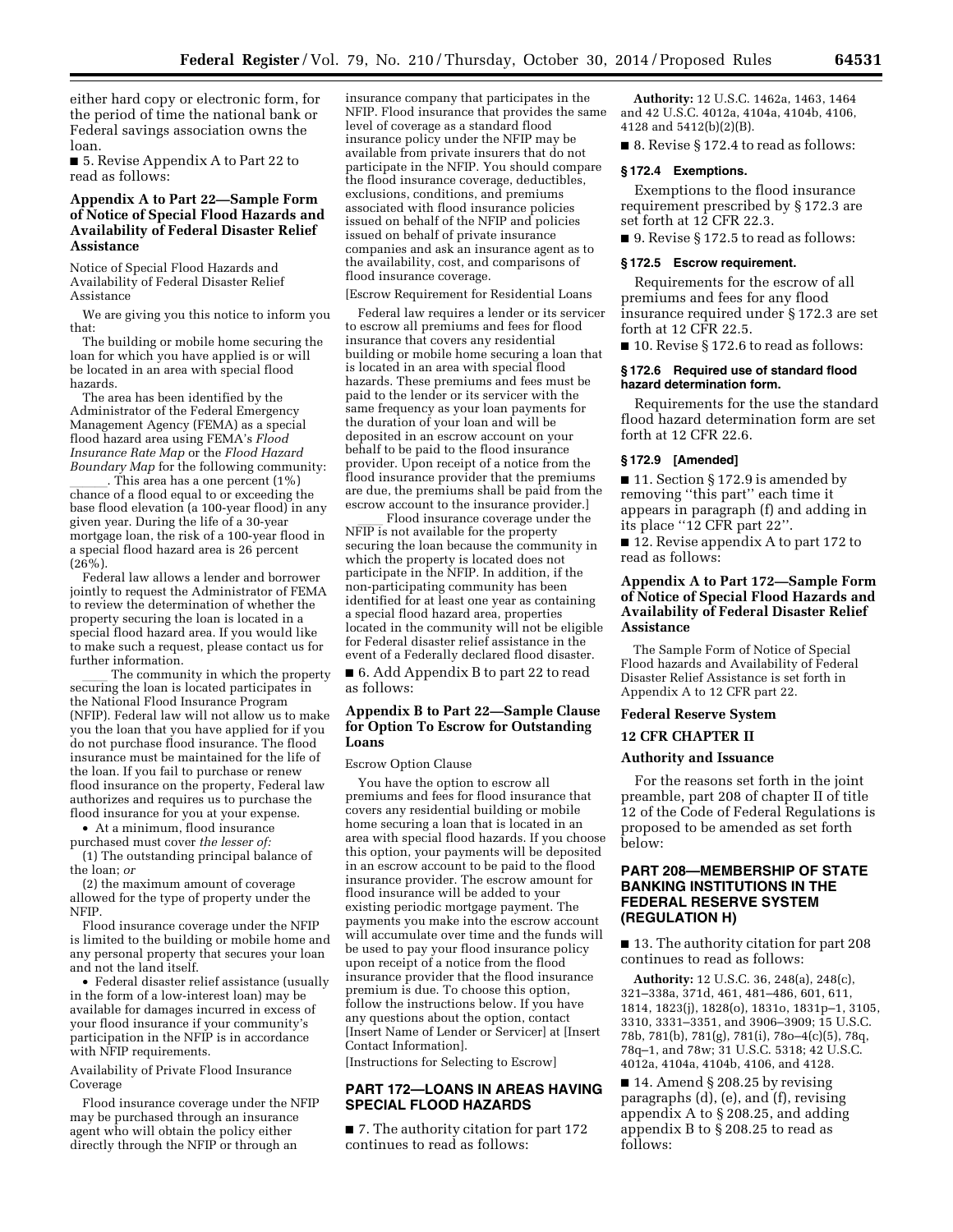# **§ 208.25 Loans in areas having special flood hazards.**

\* \* \* \* \* (d) *Exemptions.* The flood insurance requirement prescribed by paragraph (c) of this section does not apply with respect to:

(1) Any State-owned property covered under a policy of self-insurance satisfactory to the Administrator of FEMA, who publishes and periodically revises the list of States falling within this exemption;

(2) Property securing any loan with an original principal balance of \$5,000 or less and a repayment term of one year or less; or

(3) Any structure that is a part of any residential property but is detached from the primary residential structure of such property and does not serve as a residence.

(e) *Escrow requirement*—(1) *In general*—(i) *Applicability.* Except as provided in paragraph (e)(1)(ii) or (e)(3) of this section, a member bank, or a servicer acting on its behalf, shall require the escrow of all premiums and fees for any flood insurance required under paragraph (c) of this section for any loan secured by residential improved real estate or a mobile home that is made, increased, extended, or renewed on or after January 1, 2016, payable with the same frequency as payments on the loan are made for the duration of the loan.

(ii) *Exceptions.* Paragraph (e)(1)(i) of this section does not apply if:

(A) The loan is an extension of credit primarily for business, commercial, or agricultural purposes;

(B) The loan is in a subordinate position to a senior lien secured by the same residential improved real estate or mobile home for which the borrower has obtained flood insurance coverage that meets the requirements of paragraph (c) of this section;

(C) Flood insurance coverage for the residential improved real estate or mobile home is provided by a policy that:

(*1*) Meets the requirements of paragraph (c) of this section;

(*2*) Is provided by a condominium association, cooperative, homeowners association, or other applicable group; and

(*3*) The premium for which is paid by the condominium association, cooperative, homeowners association, or other applicable group as a common expense;

(D) The loan is a home equity line of credit;

(E) The loan is a nonperforming loan that is 90 or more days past due; or

(F) The loan has a term of not longer than 12 months.

(iii) *Escrow account.* The member bank, or a servicer acting on its behalf, shall deposit the flood insurance premiums and fees on behalf of the borrower in an escrow account. This escrow account will be subject to escrow requirements adopted pursuant to section 10 of the Real Estate Settlement Procedures Act of 1974 (12 U.S.C. 2609) (RESPA), which generally limits the amount that may be maintained in escrow accounts for certain types of loans and requires escrow account statements for those accounts, only if the loan is otherwise subject to RESPA. Following receipt of a notice from the Administrator of FEMA or other provider of flood insurance that premiums are due, the member bank, or a servicer acting on its behalf, shall pay the amount owed to the insurance provider from the escrow account by the date when such premiums are due.

(2) *Notice.* For any loan for which a member bank is required to escrow under paragraph (e)(1) or (e)(3)(ii) of this section, the member bank, or a servicer acting on its behalf, shall mail or deliver a written notice with the notice provided under paragraph (i) of this section informing the borrower that the member bank is required to escrow all premiums and fees for required flood insurance, using language that is substantially similar to model clauses on the escrow requirement in appendix A.

(3) *Small lender exception*—(i) *Qualification.* Except as may be required under applicable State law, paragraphs (e)(1), (2), and (4) of this section do not apply to a member bank:

(A) That has total assets of less than \$1 billion as of December 31 of either of the two prior calendar years; and

(B) On or before July 6, 2012:

(*1*) Was not required under Federal or State law to deposit taxes, insurance premiums, fees, or any other charges in an escrow account for the entire term of any loan secured by residential improved real estate or a mobile home; and

(*2*) Did not have a policy of consistently and uniformly requiring the deposit of taxes, insurance premiums, fees, or any other charges in an escrow account for any loans secured by residential improved real estate or a mobile home.

(ii) *Change in status.* If a member bank previously qualified for the exception in paragraph (e)(3)(i) of this section, but no longer qualifies for the exception because it had assets of \$1 billion or more for two consecutive

calendar year ends, the member bank must escrow premiums and fees for flood insurance pursuant to paragraph (e)(1) of this section for any designated loan made, increased, extended, or renewed on or after July 1 of the succeeding calendar year.

(4) *Option to escrow*—(i) *In general.*  Except as provided in paragraph  $(e)(1)(ii)$  or  $(e)(3)$  of this section, a member bank, or a servicer acting on its behalf, shall offer and make available to the borrower the option to escrow all premiums and fees for any flood insurance required under paragraph (c) of this section for any loan secured by residential improved real estate or a mobile home that is outstanding on January 1, 2016, or July 1 of the calendar year succeeding the calendar year the member bank has a change in status pursuant to paragraph (e)(3)(ii) of this section until the member bank is required to escrow pursuant to paragraph (e)(1) of this section.

(ii) *Notice.* For any loan subject to paragraph (e)(4)(i) of this section, the member bank, or a servicer acting on its behalf, shall mail or deliver to the borrower no later than March 31, 2016, or September 30 of the calendar year succeeding the calendar year the member bank has a change in status pursuant to paragraph (e)(3)(ii) of this section, a notice in writing, or if the borrower agrees, electronically, informing the borrower of the option to escrow all premiums and fees for any required flood insurance and the method(s) by which the borrower may request the escrow, using language similar to the model clauses in appendix B.

(iii) *Timing.* The member bank or servicer must begin escrowing premiums and fees for flood insurance as soon as reasonably practicable after the member bank or servicer receives the borrower's request to escrow.

(f) *Required use of standard flood hazard determination form*—(1) *Use of form.* Except for properties or structures that are exempt under paragraph (d) of this section, a state member bank shall use the standard flood hazard determination form developed by the Administrator of FEMA when determining whether the building or mobile home offered as collateral security for a loan is or will be located in a special flood hazard area in which flood insurance is available under the Act. The standard flood hazard determination form may be used in a printed, computerized, or electronic manner. A state member bank may obtain the standard flood hazard determination form from FEMA's Web site at *[www.fema.gov.](http://www.fema.gov)*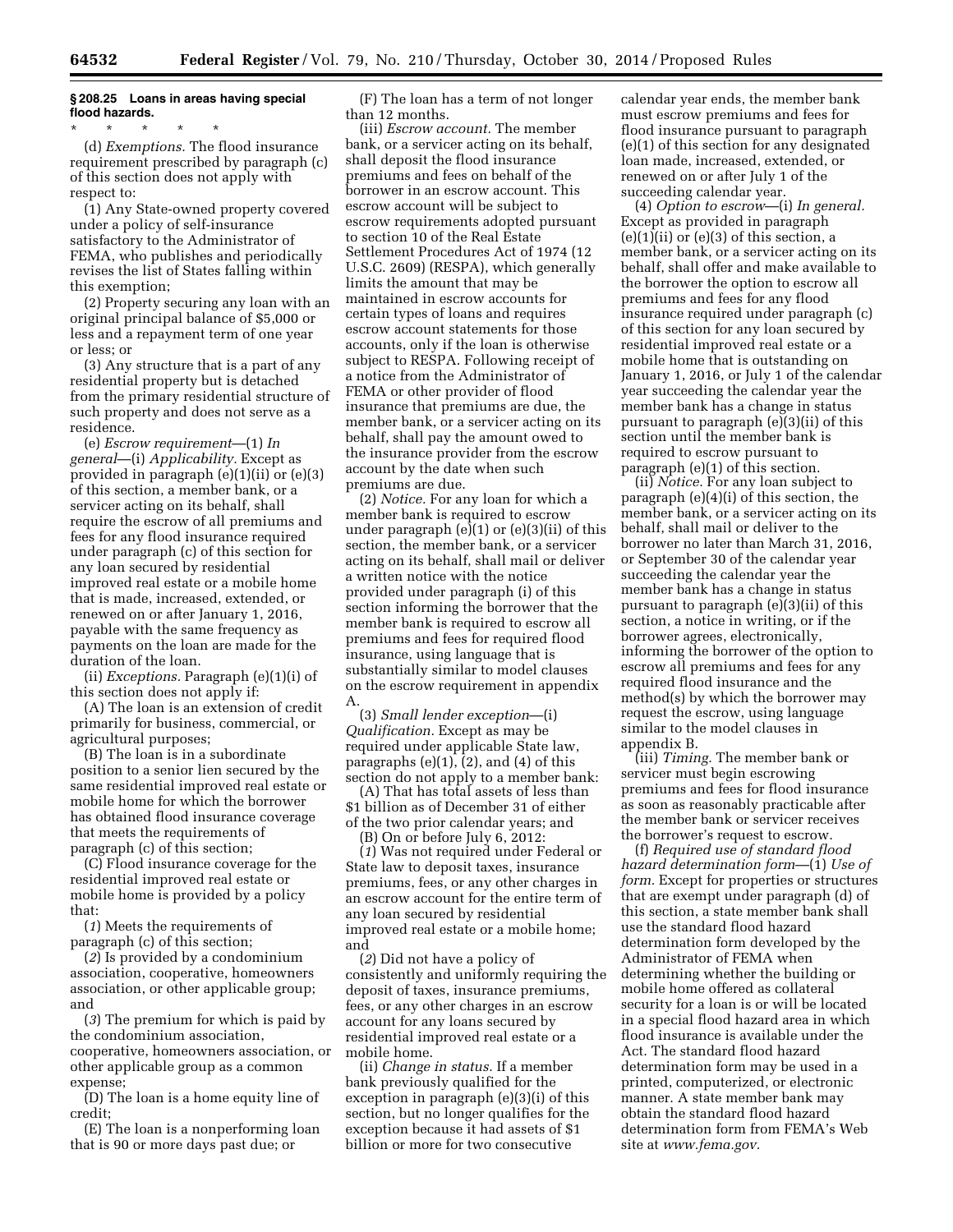(2) *Retention of form.* A state member bank shall retain a copy of the completed standard flood hazard determination form, in either hard copy or electronic form, for the period of time the state member bank owns the loan. \* \* \* \* \*

# **Appendix A to § 208.25—Sample Form of Notice of Special Flood Hazards and Availability of Federal Disaster Relief Assistance**

Notice of Special Flood Hazards and Availability of Federal Disaster Relief Assistance

We are giving you this notice to inform you that:

The building or mobile home securing the loan for which you have applied is or will be located in an area with special flood hazards.

The area has been identified by the Administrator of the Federal Emergency Management Agency (FEMA) as a special flood hazard area using FEMA's *Flood Insurance Rate Map* or the *Flood Hazard Boundary Map* for the following community:\_\_\_\_\_\_\_. This area has a one<br>percent (1%) chance of a flood equal to or exceeding the base flood elevation (a 100 year flood) in any given year. During the life of a 30-year mortgage loan, the risk of a 100 year flood in a special flood hazard area is 26 percent (26%).

Federal law allows a lender and borrower jointly to request the Administrator of FEMA to review the determination of whether the property securing the loan is located in a special flood hazard area. If you would like to make such a request, please contact us for further information.

The community in which the property securing the loan is located participates in the National Flood Insurance Program (NFIP). Federal law will not allow us to make you the loan that you have applied for if you do not purchase flood insurance. The flood insurance must be maintained for the life of the loan. If you fail to purchase or renew flood insurance on the property, Federal law authorizes and requires us to purchase the flood insurance for you at your expense.

• At a minimum, flood insurance purchased must cover *the lesser of:* 

(1) The outstanding principal balance of the loan; *or* 

(2) the maximum amount of coverage allowed for the type of property under the NFIP.

Flood insurance coverage under the NFIP is limited to the building or mobile home and any personal property that secures your loan and not the land itself.

• Federal disaster relief assistance (usually in the form of a low-interest loan) may be available for damages incurred in excess of your flood insurance if your community's participation in the NFIP is in accordance with NFIP requirements.

Availability of Private Flood Insurance Coverage

Flood insurance coverage under the NFIP may be purchased through an insurance

agent who will obtain the policy either directly through the NFIP or through an insurance company that participates in the NFIP. Flood insurance that provides the same level of coverage as a standard flood insurance policy under the NFIP may be available from private insurers that do not participate in the NFIP. You should compare the flood insurance coverage, deductibles, exclusions, conditions, and premiums associated with flood insurance policies issued on behalf of the NFIP and policies issued on behalf of private insurance companies and ask an insurance agent as to the availability, cost, and comparisons of flood insurance coverage.

[Escrow Requirement for Residential Loans

Federal law requires a lender or its servicer to escrow all premiums and fees for flood insurance that covers any residential building or mobile home securing a loan that is located in an area with special flood hazards. These premiums and fees must be paid to the lender or its servicer with the same frequency as your loan payments for the duration of your loan and will be deposited in an escrow account on your behalf to be paid to the flood insurance provider. Upon receipt of a notice from the flood insurance provider that the premiums are due, the premiums shall be paid from the escrow account to the insurance provider.]

Flood insurance coverage under the NFIP is not available for the property securing the loan because the community in which the property is located does not participate in the NFIP. In addition, if the non-participating community has been identified for at least one year as containing a special flood hazard area, properties located in the community will not be eligible for Federal disaster relief assistance in the event of a Federally declared flood disaster.

## **Appendix B to § 208.25—Sample Clause for Option To Escrow for Outstanding Loans**

#### Escrow Option Clause

You have the option to escrow all premiums and fees for flood insurance that covers any residential building or mobile home securing a loan that is located in an area with special flood hazards. If you choose this option, your payments will be deposited in an escrow account to be paid to the flood insurance provider. The escrow amount for flood insurance will be added to your existing periodic mortgage payment. The payments you make into the escrow account will accumulate over time and the funds will be used to pay your flood insurance policy upon receipt of a notice from the flood insurance provider that the flood insurance premium is due. To choose this option, follow the instructions below. If you have any questions about the option, contact [Insert Name of Lender or Servicer] at [Insert Contact Information].

[Instructions for Selecting to Escrow]

# **Federal Deposit Insurance Corporation 12 CFR CHAPTER III**

## **Authority and Issuance**

For the reasons set forth in the joint preamble, the Board of Directors of the FDIC proposes to amend part 339 of chapter III of title 12 of the Code of Federal Regulations as follows:

# **PART 339—LOANS IN AREAS HAVING SPECIAL FLOOD HAZARDS**

■ 15. The authority citation for part 339 is revised to read as follows:

**Authority:** 12 U.S.C. 1462, 1462a, 1463, 1464, 1819 (Tenth), 5412(b)(2)(C) and 42 U.S.C. 4012a, 4104a, 4104b, 4106, and 4128.

 $\blacksquare$  16. In § 339.4, add paragraph (c) to read as follows:

#### **§ 339.4 Exemptions.**  \* \* \* \* \*

(c) Any structure that is a part of any residential property but is detached from the primary residential structure of such property and does not serve as a residence.

■ 17. Revise § 339.5 to read as follows:

#### **§ 339.5 Escrow requirement.**

(a) *In general*—(1) *Applicability.*  Except as provided in paragraph (a)(2) or (c) of this section, an FDICsupervised institution, or a servicer acting on its behalf, shall require the escrow of all premiums and fees for any flood insurance required under § 339.3(a) for any loan secured by residential improved real estate or a mobile home that is made, increased, extended, or renewed on or after January 1, 2016, payable with the same frequency as payments on the loan are made for the duration of the loan.

(2) *Exceptions.* Paragraph (a)(1) of this section does not apply if:

(i) The loan is an extension of credit primarily for business, commercial, or agricultural purposes;

(ii) The loan is in a subordinate position to a senior lien secured by the same residential improved real estate or mobile home for which the borrower has obtained flood insurance coverage that meets the requirements of § 339.3(a);

(iii) Flood insurance coverage for the residential improved real estate or mobile home is provided by a policy that:

(A) Meets the requirements of § 339.3(a);

(B) Is provided by a condominium association, cooperative, homeowners association, or other applicable group; and

(C) The premium for which is paid by the condominium association,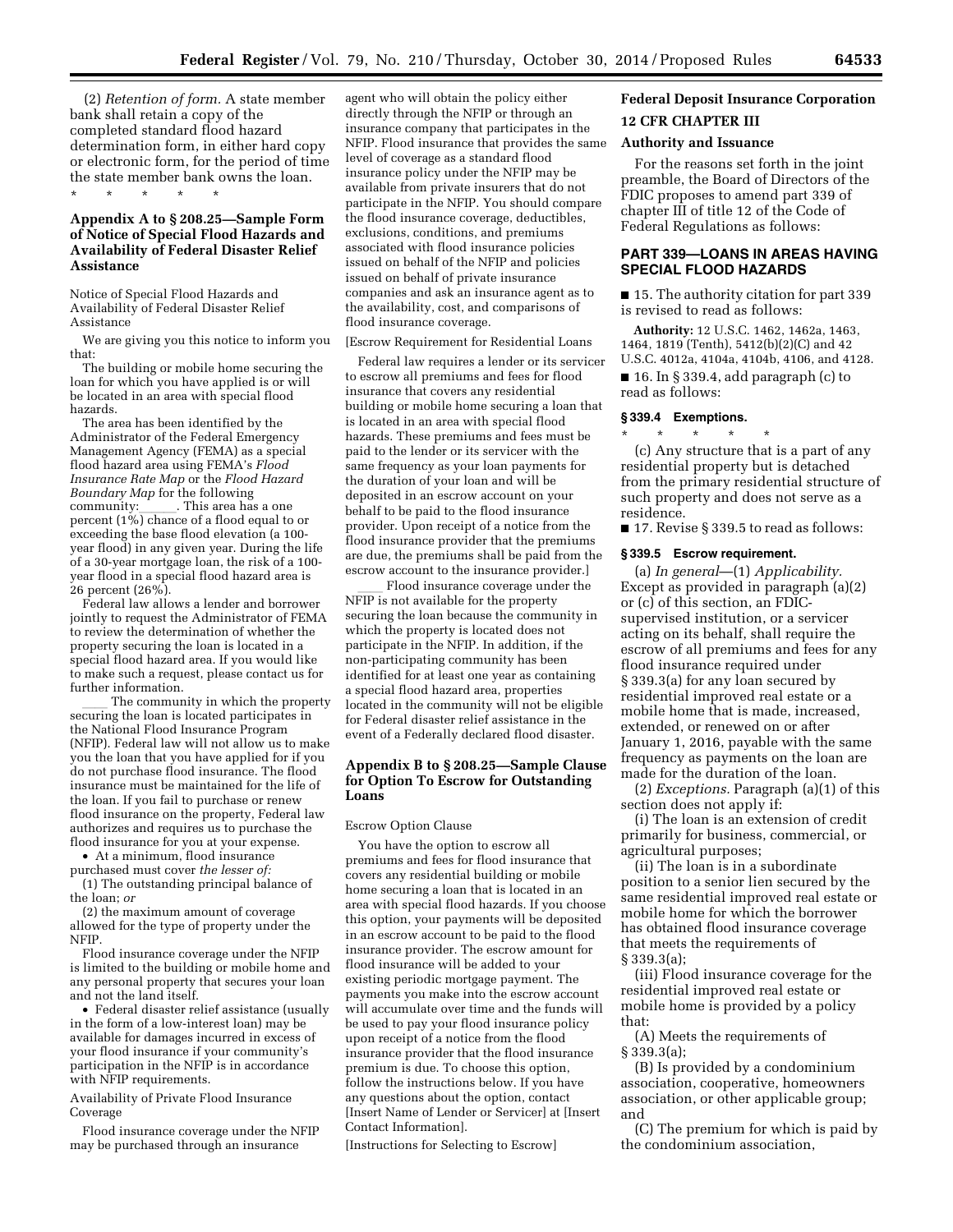cooperative, homeowners association, or other applicable group as a common expense;

(iv) The loan is a home equity line of credit;

(v) The loan is a nonperforming loan that is 90 or more days past due; or (vi) The loan has a term of not longer

than 12 months. (3) *Escrow account.* The FDICsupervised institution, or a servicer acting on its behalf, shall deposit the flood insurance premiums and fees on behalf of the borrower in an escrow account. This escrow account will be subject to escrow requirements adopted pursuant to section 10 of the Real Estate Settlement Procedures Act of 1974 (12 U.S.C. 2609) (RESPA), which generally limits the amount that may be maintained in escrow accounts for certain types of loans and requires escrow account statements for those accounts, only if the loan is otherwise subject to RESPA. Following receipt of a notice from the Administrator of FEMA or other provider of flood insurance that premiums are due, the FDIC-supervised institution, or a servicer acting on its behalf, shall pay the amount owed to the insurance provider from the escrow account by the date when such premiums are due.

(b) *Notice.* For any loan for which an FDIC-supervised institution is required to escrow under paragraph (a) of this section or paragraph (c)(2) of this section, the FDIC-supervised institution, or a servicer acting on its behalf, shall mail or deliver a written notice with the notice provided under § 339.9 informing the borrower that the FDIC-supervised institution is required to escrow all premiums and fees for required flood insurance, using language that is substantially similar to model clauses on the escrow requirement in appendix A.

(c) *Small lender exception*—(1) *Qualification.* Except as may be required under applicable State law, paragraphs (a), (b), and (d) of this section do not apply to an FDICsupervised institution:

(i) That has total assets of less than \$1 billion as of December 31 of either of the two prior calendar years; and

(ii) On or before July 6, 2012:

(A) Was not required under Federal or State law to deposit taxes, insurance premiums, fees, or any other charges in an escrow account for the entire term of any loan secured by residential improved real estate or a mobile home; and

(B) Did not have a policy of consistently and uniformly requiring the deposit of taxes, insurance premiums, fees, or any other charges in an escrow

account for any loans secured by residential improved real estate or a mobile home.

(2) *Change in status.* If an FDICsupervised institution previously qualified for the exception in paragraph (c)(1) of this section, but no longer qualifies for the exception because it had assets of \$1 billion or more for two consecutive calendar year ends, the FDIC-supervised institution must escrow premiums and fees for flood insurance pursuant to paragraph (a) for any designated loan made, increased, extended, or renewed on or after July 1 of the succeeding calendar year.

(d) *Option to escrow*—(1) *In general.*  Except as provided in paragraphs (a)(2) or (c) of this section, an FDICsupervised institution, or a servicer acting on its behalf, shall offer and make available to the borrower the option to escrow all premiums and fees for any flood insurance required under § 339.3 for any loan secured by residential improved real estate or a mobile home that is outstanding on January 1, 2016, or July 1 of the calendar year succeeding the calendar year the FDIC-supervised institution has a change in status pursuant to paragraph (c)(2) of this section until the FDIC-supervised institution is required to escrow pursuant to paragraph (a) of this section.

(2) *Notice.* For any loan subject to paragraph (d) of this section, the FDICsupervised institution, or a servicer acting on its behalf, shall mail or deliver to the borrower no later than March 31, 2016, or September 30 of the calendar year succeeding the calendar year the FDIC-supervised institution has a change in status pursuant to paragraph (c)(2) of this section, a notice in writing, or if the borrower agrees, electronically, informing the borrower of the option to escrow all premiums and fees for any required flood insurance and the method(s) by which the borrower may request the escrow, using language similar to the model clauses in appendix B.

(3) *Timing.* The FDIC-supervised institution or servicer must begin escrowing premiums and fees for flood insurance as soon as reasonably practicable after the FDIC-supervised institution or servicer receives the borrower's request to escrow.

■ 18. Revise § 339.6 to read as follows:

## **§ 339.6 Required use of standard flood hazard determination form.**

(a) *Use of form.* Except for properties or structures that are exempt under § 339.4, an FDIC-supervised institution shall use the standard flood hazard determination form developed by the Administrator of FEMA when

determining whether the building or mobile home offered as collateral security for a loan is or will be located in a special flood hazard area in which flood insurance is available under the Act. The standard flood hazard determination form may be used in a printed, computerized, or electronic manner. An FDIC-supervised institution may obtain the standard flood hazard determination form from FEMA's Web site at *[www.fema.gov.](http://www.fema.gov)* 

(b) *Retention of form.* An FDICsupervised institution shall retain a copy of the completed standard flood hazard determination form, in either hard copy or electronic form, for the period of time the FDIC-supervised institution owns the loan.

■ 19. Revise appendix A to part 339 to read as follows:

# **Appendix A to Part 339—Sample Form of Notice of Special Flood Hazards and Availability of Federal Disaster Relief Assistance**

Notice of Special Flood Hazards and Availability of Federal Disaster Relief Assistance

We are giving you this notice to inform you that:

The building or mobile home securing the loan for which you have applied is or will be located in an area with special flood hazards.

The area has been identified by the Administrator of the Federal Emergency Management Agency (FEMA) as a special flood hazard area using FEMA's *Flood Insurance Rate Map* or the *Flood Hazard Boundary Map* for the following community:

 $\frac{1}{\text{Change of a flood equal to or exceeding the}}$ base flood elevation (a 100-year flood) in any given year. During the life of a 30-year mortgage loan, the risk of a 100-year flood in a special flood hazard area is 26 percent  $(26\%)$ .

Federal law allows a lender and borrower jointly to request the Administrator of FEMA to review the determination of whether the property securing the loan is located in a special flood hazard area. If you would like to make such a request, please contact us for further information.

ll The community in which the property securing the loan is located participates in the National Flood Insurance Program (NFIP). Federal law will not allow us to make you the loan that you have applied for if you do not purchase flood insurance. The flood insurance must be maintained for the life of the loan. If you fail to purchase or renew flood insurance on the property, Federal law authorizes and requires us to purchase the flood insurance for you at your expense.

• At a minimum, flood insurance purchased must cover *the lesser of:*  (1) The outstanding principal balance of the loan; *or* 

(2) the maximum amount of coverage allowed for the type of property under the NFIP.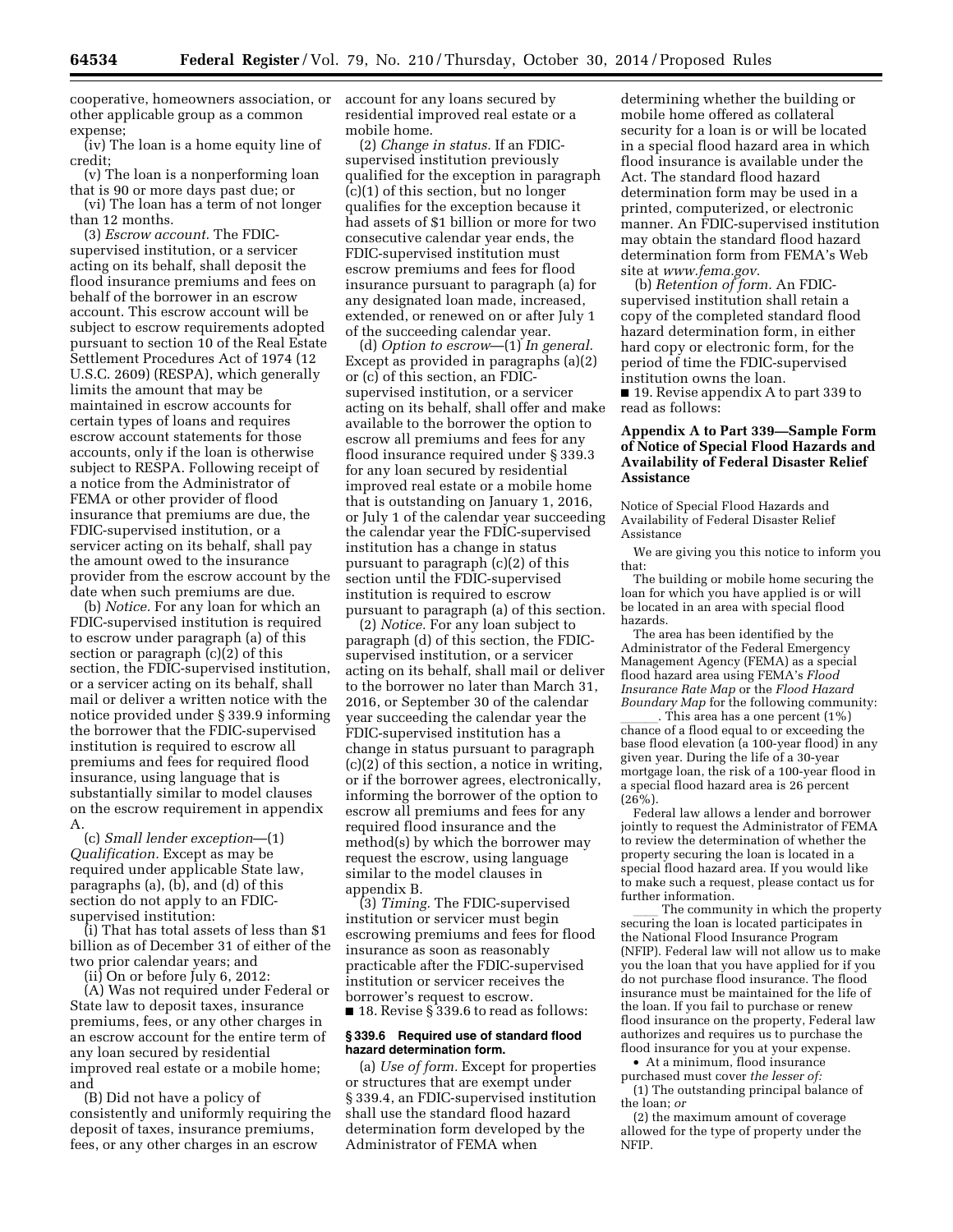Flood insurance coverage under the NFIP is limited to the building or mobile home and any personal property that secures your loan and not the land itself.

• Federal disaster relief assistance (usually in the form of a low-interest loan) may be available for damages incurred in excess of your flood insurance if your community's participation in the NFIP is in accordance with NFIP requirements.

Availability of Private Flood Insurance Coverage

Flood insurance coverage under the NFIP may be purchased through an insurance agent who will obtain the policy either directly through the NFIP or through an insurance company that participates in the NFIP. Flood insurance that provides the same level of coverage as a standard flood insurance policy under the NFIP may be available from private insurers that do not participate in the NFIP. You should compare the flood insurance coverage, deductibles, exclusions, conditions, and premiums associated with flood insurance policies issued on behalf of the NFIP and policies issued on behalf of private insurance companies and ask an insurance agent as to the availability, cost, and comparisons of flood insurance coverage.

[Escrow Requirement for Residential Loans

Federal law requires a lender or its servicer to escrow all premiums and fees for flood insurance that covers any residential building or mobile home securing a loan that is located in an area with special flood hazards. These premiums and fees must be paid to the lender or its servicer with the same frequency as your loan payments for the duration of your loan and will be deposited in an escrow account on your behalf to be paid to the flood insurance provider. Upon receipt of a notice from the flood insurance provider that the premiums are due, the premiums shall be paid from the escrow account to the insurance provider. ]

Flood insurance coverage under the NFIP is not available for the property securing the loan because the community in which the property is located does not participate in the NFIP. In addition, if the non-participating community has been identified for at least one year as containing a special flood hazard area, properties located in the community will not be eligible for Federal disaster relief assistance in the event of a Federally declared flood disaster.

■ 20. Add appendix B to part 339 to read as follows:

# **Appendix B to Part 339—Sample Clause for Option To Escrow for Outstanding Loans**

#### Escrow Option Clause

You have the option to escrow all premiums and fees for flood insurance that covers any residential building or mobile home securing a loan that is located in an area with special flood hazards. If you choose this option, your payments will be deposited in an escrow account to be paid to the flood insurance provider. The escrow amount for flood insurance will be added to your

existing periodic mortgage payment. The payments you make into the escrow account will accumulate over time and the funds will be used to pay your flood insurance policy upon receipt of a notice from the flood insurance provider that the flood insurance premium is due. To choose this option, follow the instructions below. If you have any questions about the option, contact [Insert Name of Lender or Servicer] at [Insert Contact Information].

[Instructions for Selecting to Escrow]

# **Farm Credit Administration**

#### **12 CFR CHAPTER VI**

#### **Authority and Issuance**

For the reasons stated in the preamble, part 614 of chapter VI, title 12 of the Code of Federal Regulations is proposed to be amended as follows:

## **PART 614—LOAN POLICIES AND OPERATIONS**

■ 21. The authority citation for part 614 continues to read as follows:

**Authority:** 42 U.S.C. 4012a, 4104a, 4104b, 4106, and 4128; secs. 1.3, 1.5, 1.6, 1.7, 1.9, 1.10, 2.0, 2.2, 2.3, 2.4, 2.10, 2.12, 2.13, 2.15, 3.0, 3.1, 3.3, 3.7, 3.8, 3.10, 3.20, 3.28, 4.12, 4.12A, 4.13, 4.13B, 4.14, 4.14A, 4.14C, 4.14D, 4.14E, 4.18, 4.19, 4.36, 4.37, 5.9, 5.10, 5.17, 7.0, 7.2, 7.6, 7.7, 7.8, 7.12, 7.13, 8.0, 8.5 of the Farm Credit Act (12 U.S.C. 2011, 2013, 2014, 2015, 2017, 2018, 2071, 2073, 2074, 2075, 2091, 2093, 2094, 2096, 2121, 2122, 2124, 2128, 2129, 2131, 2141, 2149, 2183, 2184, 2199, 2201, 2202, 2202a, 2202c, 2202d, 2202e, 2206, 2207, 2219a, 2219b, 2243, 2244, 2252, 2279a, 2279a–2, 2279b, 2279b–1, 2279b–2, 2279f, 2279f–1, 2279aa, 2279aa–5); sec. 413 of Pub. L. 100–233, 101 Stat. 1568, 1639.

■ 22. Amend § 614.4930 by adding paragraph (c)(3) to read as follows:

## **§ 614.4930 Requirement to purchase flood insurance where available.**

\* \* \* \* \*

(c) \* \* \* (3) Any structure that is a part of any residential property but is detached from the primary residential structure of such property and does not serve as a residence.

■ 23. Revise § 614.4935 to read as follows:

### **§ 614.4935 Escrow requirement.**

(a) *In general*—(1) *Applicability.*  Except as provided in paragraph (a)(2) or (c) of this section, a System institution, or a servicer acting on its behalf, shall require the escrow of all premiums and fees for any flood insurance required under § 614.4930 for any loan secured by residential improved real estate or a mobile home that is made, increased, extended, or renewed on or after January 1, 2016, payable with the same frequency as

payments on the loan are made for the duration of the loan.

(2) *Exceptions.* Paragraph (a)(1) of this section does not apply if:

(i) The loan is an extension of credit primarily for business, commercial, or agricultural purposes;

(ii) The loan is in a subordinate position to a senior lien secured by the same residential improved real estate or mobile home for which the borrower has obtained flood insurance coverage that meets the requirements of § 614.4930;

(iii) Flood insurance coverage for the residential improved real estate or mobile home is provided by a policy that:

(A) Meets the requirements of § 614.4930;

(B) Is provided by a condominium association, cooperative, homeowners association, or other applicable group; and

(C) The premium for which is paid by the condominium association, cooperative, homeowners association, or other applicable group as a common expense;

(iv) The loan is a home equity line of credit;

(v) The loan is a nonperforming loan that is 90 or more days past due; or

(vi) The loan has a term of not longer than 12 months.

(3) *Escrow account.* The System institution, or a servicer acting on its behalf, shall deposit the flood insurance premiums and fees on behalf of the borrower in an escrow account. This escrow account will be subject to escrow requirements adopted pursuant to section 10 of the Real Estate Settlement Procedures Act of 1974 (12 U.S.C. 2609) (RESPA), which generally limits the amount that may be maintained in escrow accounts for certain types of loans and requires escrow account statements for those accounts, only if the loan is otherwise subject to RESPA. Following receipt of a notice from the Administrator of FEMA or other provider of flood insurance that premiums are due, the System institution, or a servicer acting on its behalf, shall pay the amount owed to the insurance provider from the escrow account by the date when such premiums are due.

(b) *Notice.* For any loan for which a System institution is required to escrow under paragraph (a) of this section or paragraph (c)(2) of this section, the System institution, or a servicer acting on its behalf, shall mail or deliver a written notice with the notice provided under Appendix A informing the borrower that the System institution is required to escrow all premiums and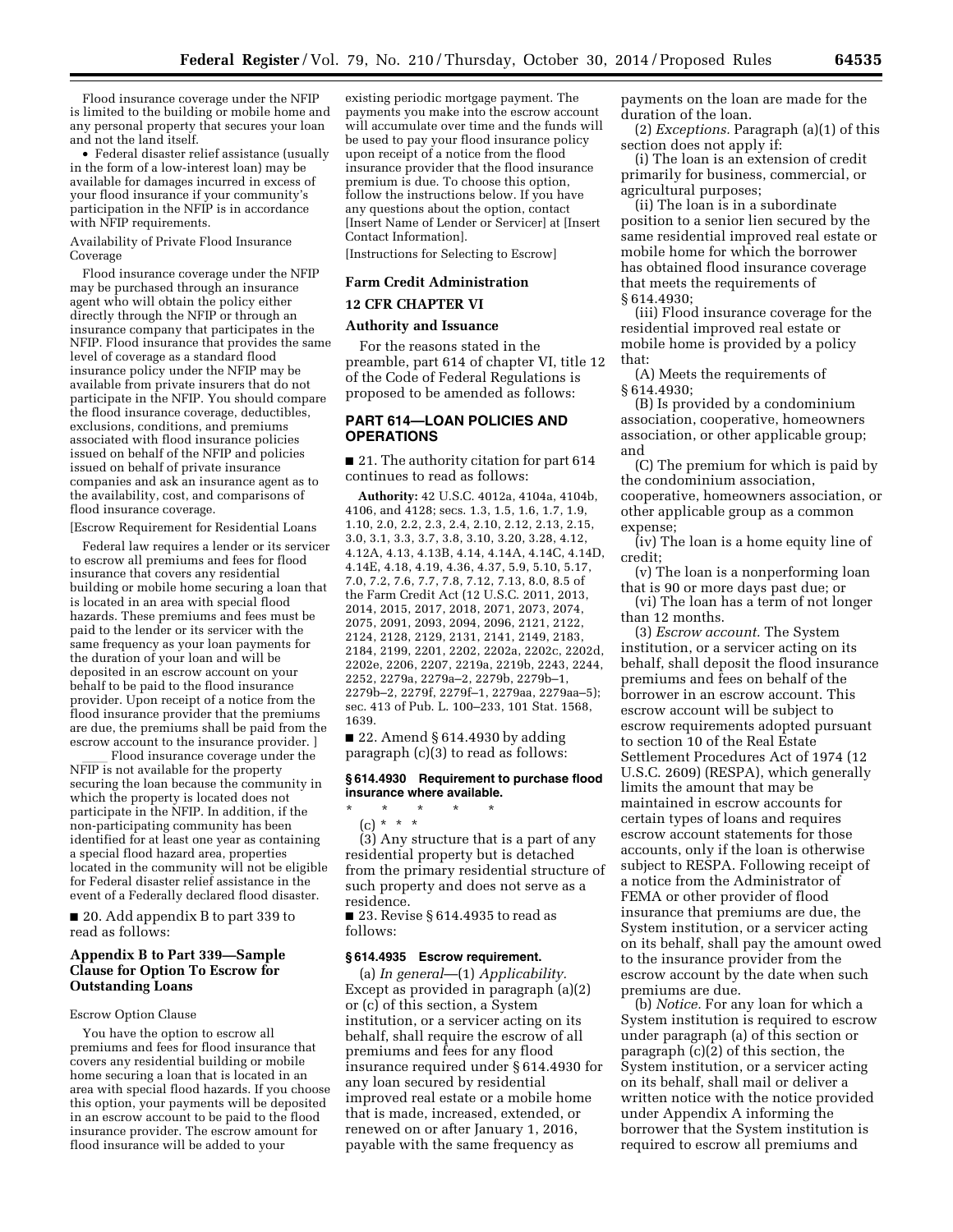fees for required flood insurance, using language that is substantially similar to model clauses on the escrow requirement in appendix A.

(c) *Small lender exception*—(1) *Qualification.* Except as may be required under applicable State law, paragraphs (a), (b), and (d) of this section do not apply to a System institution:

(i) That has total assets of less than \$1 billion as of December 31 of either of the two prior calendar years; and

(ii) On or before July 6, 2012:

(A) Was not required under Federal or State law to deposit taxes, insurance premiums, fees, or any other charges in an escrow account for the entire term of any loan secured by residential improved real estate or a mobile home; and

(B) Did not have a policy of consistently and uniformly requiring the deposit of taxes, insurance premiums, fees, or any other charges in an escrow account for any loans secured by residential improved real estate or a mobile home.

(2) *Change in status.* If a System institution previously qualified for the exception in paragraph (c)(1) of this section, but no longer qualifies for the exception because it had assets of \$1 billion or more for two consecutive calendar year ends, the System institution must escrow premiums and fees for flood insurance pursuant to paragraph (a) for any designated loan made, increased, extended, or renewed on or after July 1 of the succeeding calendar year.

(d) *Option to escrow*—(1) *In general.*  Except as provided in paragraph (a)(2) or (c) of this section, a System institution, or a servicer acting on its behalf, shall offer and make available to the borrower the option to escrow all premiums and fees for any flood insurance required under § 614.4930 for any loan secured by residential improved real estate or a mobile home that is outstanding on January 1, 2016, or July 1 of the calendar year succeeding the calendar year the System institution has a change in status pursuant to paragraph (c)(2) of this section until the System institution is required to escrow pursuant to paragraph (a) of this section.

(2) *Notice.* For any loan subject to paragraph (d) of this section, the System institution, or a servicer acting on its behalf, shall mail or deliver to the borrower no later than March 31, 2016, or September 30 of the calendar year succeeding the calendar year the System institution has a change in status pursuant to paragraph (c)(2) of this section, a notice in writing, or if the borrower agrees, electronically,

informing the borrower of the option to escrow all premiums and fees for any required flood insurance and the method(s) by which the borrower may request the escrow, using language similar to the model clauses in Appendix B.

(3) *Timing.* The System institution or servicer must begin escrowing premiums and fees for flood insurance as soon as reasonably practicable after the System institution or servicer receives the borrower's request to escrow.

■ 24. Revise § 614.4940 to read as follows:

#### **§ 614.4940 Required use of standard flood hazard determination form.**

(a) *Use of form.* Except for properties or structures that are exempt under § 614.4930(c), a System institution shall use the standard flood hazard determination form developed by the Administrator of FEMA when determining whether the building or mobile home offered as collateral security for a loan is or will be located in a special flood hazard area in which flood insurance is available under the Act. The standard flood hazard determination form may be used in a printed, computerized, or electronic manner. A System institution may obtain the standard flood hazard determination form from FEMA's Web site at *[www.fema.gov.](http://www.fema.gov)* 

(b) *Retention of form.* A System institution shall retain a copy of the completed standard flood hazard determination form, in either hard copy or electronic form, for the period of time the System institution owns the loan.

■ 25. Revise Appendix A to part 614 to read as follows:

# **Appendix A to Part 614—Sample Form of Notice of Special Flood Hazards and Availability of Federal Disaster Relief Assistance**

We are giving you this notice to inform you that:

The building or mobile home securing the loan for which you have applied is or will be located in an area with special flood hazards.

The area has been identified by the Administrator of the Federal Emergency Management Agency (FEMA) as a special flood hazard area using FEMA's *Flood Insurance Rate Map* or the *Flood Hazard Boundary Map* for the following community:<br>This area has a one percent (1%)

 $\frac{1}{\text{Change of a flood equal to or exceeding the}}$ base flood elevation (a 100-year flood) in any given year. During the life of a 30-year mortgage loan, the risk of a 100-year flood in a special flood hazard area is 26 percent (26%).

Federal law allows a lender and borrower jointly to request the Administrator of FEMA

to review the determination of whether the property securing the loan is located in a special flood hazard area. If you would like to make such a request, please contact us for further information.

The community in which the property securing the loan is located participates in the National Flood Insurance Program (NFIP). Federal law will not allow us to make you the loan that you have applied for if you do not purchase flood insurance. The flood insurance must be maintained for the life of the loan. If you fail to purchase or renew flood insurance on the property, Federal law authorizes and requires us to purchase the flood insurance for you at your expense.

• At a minimum, flood insurance purchased must cover *the lesser of:* 

(1) The outstanding principal balance of the loan; *or* 

(2) the maximum amount of coverage allowed for the type of property under the NFIP.

Flood insurance coverage under the NFIP is limited to the building or mobile home and any personal property that secures your loan and not the land itself.

• Federal disaster relief assistance (usually in the form of a low-interest loan) may be available for damages incurred in excess of your flood insurance if your community's participation in the NFIP is in accordance with NFIP requirements.

Availability of Private Flood Insurance Coverage

Flood insurance coverage under the NFIP may be purchased through an insurance agent who will obtain the policy either directly through the NFIP or through an insurance company that participates in the NFIP. Flood insurance that provides the same level of coverage as a standard flood insurance policy under the NFIP may be available from private insurers that do not participate in the NFIP. You should compare the flood insurance coverage, deductibles, exclusions, conditions, and premiums associated with flood insurance policies issued on behalf of the NFIP and policies issued on behalf of private insurance companies and ask an insurance agent as to the availability, cost, and comparisons of flood insurance coverage.

## [Escrow Requirement for Residential Loans

Federal law requires a lender or its servicer to escrow all premiums and fees for flood insurance that covers any residential building or mobile home securing a loan that is located in an area with special flood hazards. These premiums and fees must be paid to the lender or its servicer with the same frequency as your loan payments for the duration of your loan and will be deposited in an escrow account on your behalf to be paid to the flood insurance provider. Upon receipt of a notice from the flood insurance provider that the premiums are due, the premiums shall be paid from the escrow account to the insurance provider.]

Flood insurance coverage under the NFIP is not available for the property securing the loan because the community in which the property is located does not participate in the NFIP. In addition, if the non-participating community has been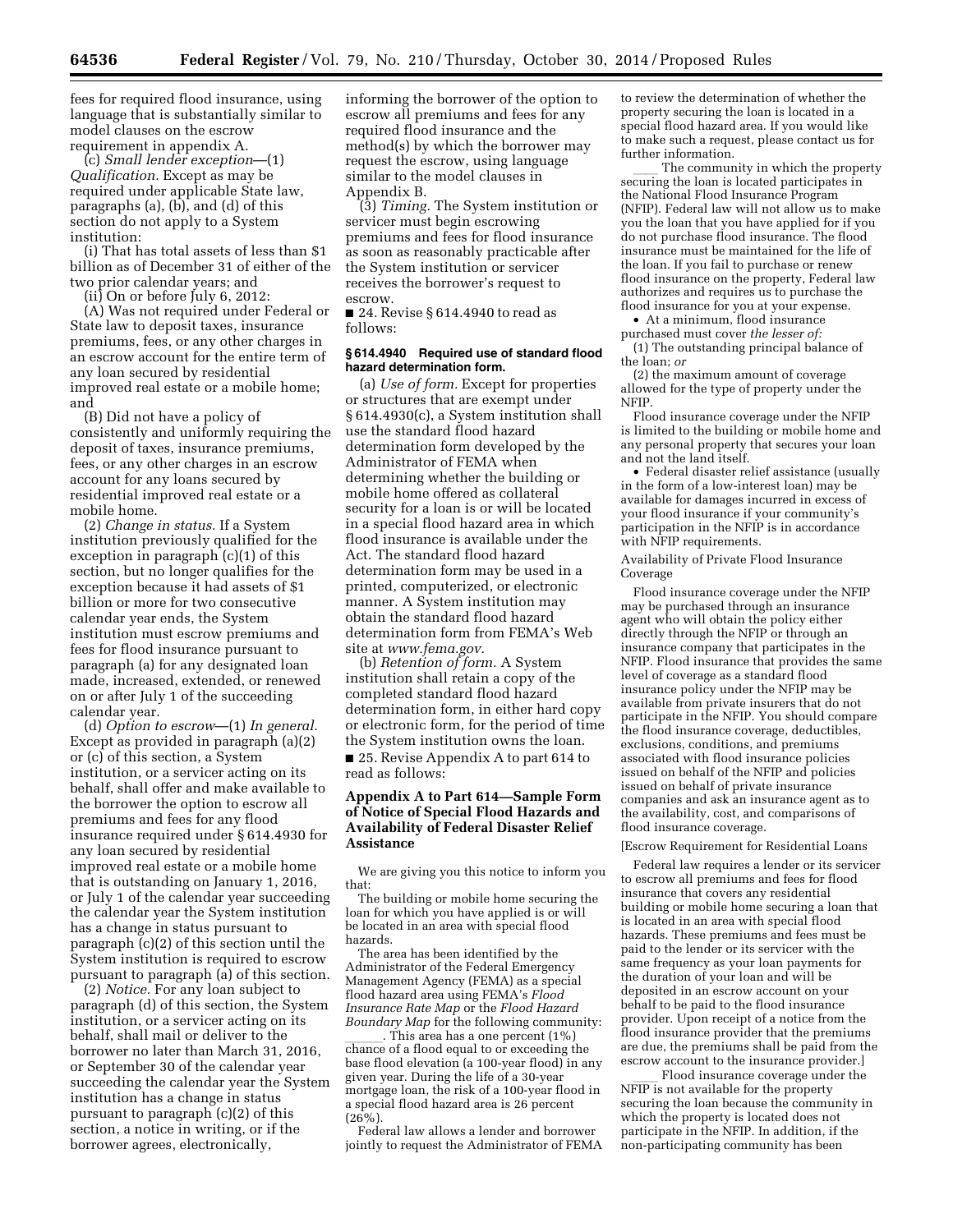identified for at least one year as containing a special flood hazard area, properties located in the community will not be eligible for Federal disaster relief assistance in the event of a Federally declared flood disaster.

■ 26. Add Appendix B to part 614 to read as follows:

# **Appendix B to Part 614—Sample Clause for Option To Escrow for Outstanding Loans**

#### Escrow Option Clause

You have the option to escrow all premiums and fees for flood insurance that covers any residential building or mobile home securing a loan that is located in an area with special flood hazards. If you choose this option, your payments will be deposited in an escrow account to be paid to the flood insurance provider. The escrow amount for flood insurance will be added to your existing periodic mortgage payment. The payments you make into the escrow account will accumulate over time and the funds will be used to pay your flood insurance policy upon receipt of a notice from the flood insurance provider that the flood insurance premium is due. To choose this option, follow the instructions below. If you have any questions about the option, contact [Insert Name of Lender or Servicer] at [Insert Contact Information].

[Instructions for Selecting to Escrow]

# **National Credit Union Administration 12 CFR CHAPTER VII**

#### **Authority and Issuance**

For the reasons set forth in the joint preamble, the NCUA Board proposes to amend part 760 of chapter VII of title 12 of the Code of Federal Regulations as follows:

# **PART 760—LOANS IN AREAS HAVING SPECIAL FLOOD HAZARDS**

■ 27. The authority citation for part 760 continues to read as follows:

**Authority:** 12 U.S.C. 1757, 1789; 42 U.S.C. 4012a, 4104a, 4104b, 4106, and 4128. ■ 28. In § 760.4, add paragraph (c) to read as follows:

## **§ 760.4 Exemptions.**

\* \* \* \* \* (c) Any structure that is a part of any residential property but is detached from the primary residential structure of such property and does not serve as a residence.

■ 29. Revise § 760.5 to read as follows:

## **§ 760.5 Escrow requirement.**

(a) *In general*—(1) *Applicability.*  Except as provided in paragraph (a)(2) or (c) of this section, a credit union, or a servicer acting on its behalf, shall require the escrow of all premiums and fees for any flood insurance required under § 760.3(a) for any loan secured by residential improved real estate or a mobile home that is made, increased, extended, or renewed on or after January 1, 2016, payable with the same frequency as payments on the loan are made for the duration of the loan.

(2) *Exceptions.* Paragraph (a)(1) of this section does not apply if:

(i) The loan is an extension of credit primarily for business, commercial, or agricultural purposes;

(ii) The loan is in a subordinate position to a senior lien secured by the same residential improved real estate or mobile home for which the borrower has obtained flood insurance coverage that meets the requirements of § 760.3(a);

(iii) Flood insurance coverage for the residential improved real estate or mobile home is provided by a policy that:

(A) Meets the requirements of § 760.3(a);

(B) Is provided by a condominium association, cooperative, homeowners association, or other applicable group; and

(C) The premium for which is paid by the condominium association, cooperative, homeowners association, or other applicable group as a common expense;

(iv) The loan is a home equity line of credit;

(v) The loan is a nonperforming loan that is 90 or more days past due; or

(vi) The loan has a term of not longer than 12 months.

(3) *Escrow account.* The credit union, or a servicer acting on its behalf, shall deposit the flood insurance premiums and fees on behalf of the borrower in an escrow account. This escrow account will be subject to escrow requirements adopted pursuant to section 10 of the Real Estate Settlement Procedures Act of 1974 (12 U.S.C. 2609) (RESPA), which generally limits the amount that may be maintained in escrow accounts for certain types of loans and requires escrow account statements for those accounts, only if the loan is otherwise subject to RESPA. Following receipt of a notice from the Administrator of FEMA or other provider of flood insurance that premiums are due, the credit union, or a servicer acting on its behalf, shall pay the amount owed to the insurance provider from the escrow account by the date when such premiums are due.

(b) *Notice.* For any loan for which a credit union is required to escrow under paragraph (a) of this section or paragraph (c)(2) of this section, the credit union, or a servicer acting on its behalf, shall mail or deliver a written notice with the notice provided under

§ 760.9 informing the borrower that the credit union is required to escrow all premiums and fees for required flood insurance, using language that is substantially similar to model clauses on the escrow requirement in appendix A.

(c) *Small lender exception*—(1) *Qualification.* Except as may be required under applicable State law, paragraphs (a), (b), and (d) of this section do not apply to a credit union:

(i) That has total assets of less than \$1 billion as of December 31 of either of the two prior calendar years; and

(ii) On or before July 6, 2012: (A) Was not required under Federal or State law to deposit taxes, insurance premiums, fees, or any other charges in an escrow account for the entire term of any loan secured by residential improved real estate or a mobile home; and

(B) Did not have a policy of consistently and uniformly requiring the deposit of taxes, insurance premiums, fees, or any other charges in an escrow account for any loans secured by residential improved real estate or a mobile home.

(2) *Change in status.* If a credit union previously qualified for the exception in paragraph (c)(1) of this section, but no longer qualifies for the exception because it had assets of \$1 billion or more for two consecutive calendar year ends, the credit union must escrow premiums and fees for flood insurance pursuant to paragraph (a) for any designated loan made, increased, extended, or renewed on or after July 1 of the succeeding calendar year.

(d) *Option to escrow*—(1) *In general.*  Except as provided in paragraph (a)(2) or (c) of this section, a credit union, or a servicer acting on its behalf, shall offer and make available to the borrower the option to escrow all premiums and fees for any flood insurance required under § 760.3 for any loan secured by residential improved real estate or a mobile home that is outstanding on January 1, 2016, or July 1 of the calendar year succeeding the calendar year the credit union has a change in status pursuant to paragraph (c)(2) of this section until the credit union is required to escrow pursuant to paragraph (a) of this section.

(2) *Notice.* For any loan subject to paragraph (d) of this section, the credit union, or a servicer acting on its behalf, shall mail or deliver to the borrower no later than March 31, 2016, or September 30 of the calendar year succeeding the calendar year the credit union has a change in status pursuant to paragraph (c)(2) of this section, a notice in writing, or if the borrower agrees, electronically,